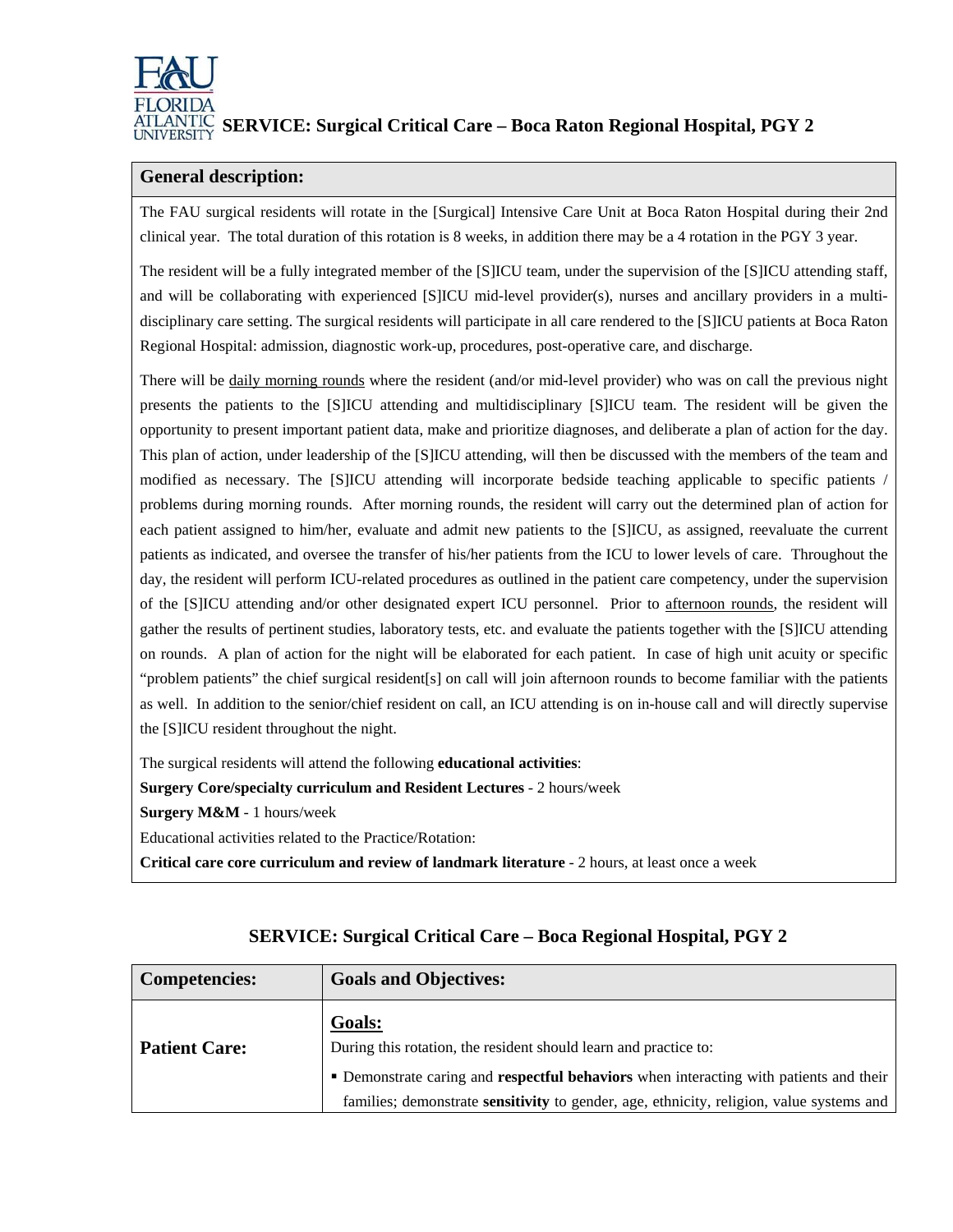other potential differences of patients and their families; practice according to the clinical standards of Boca Raton Regional Hospital

- Gather patient and case specific essential, **comprehensive multi-source and accurate information** about their patients for initial or peri-operative work-up and patient follow-up in the inpatient setting
- Using all available resources, under the guidance by the [S]ICU attending, make **informed decisions about diagnostic and therapeutic interventions** based on patient information, up-to-date scientific evidence and clinical judgment; evaluate and implement priorities in patient care and incorporate preventive measures
- Under the guidance of the [S]ICU attending and in collaboration with other designated [S]ICU expert personnel, develop and **carry out patient management plans**
- Under the guidance of the [S]ICU attending and in collaboration with other designated [S]ICU expert personnel **monitor** closely the patients clinical progress, review and react to variances in patient progress or response to therapeutic interventions; **Communicate** the details and changes of patient care, progress and complications to the [S]ICU attending in a timely manner
- Under close and direct supervision by the [S]ICU attending **counsel and educate patients** and their families on the state of the patient's disease, necessary diagnostic tests, operative procedures medical management
- Use information technology (hospital computer system) to support patient care decisions and patient education (electronic patient record, electronic radiology studies, online educational resources, including literature research)
- **Work closely with other healthcare professionals**, including those from other disciplines (Nephrology, Endocrinology, Cardiology, Pulmonology, Critical Care pharmacist and nutritionist, respiratory therapy, mid-level providers, nurses, [S]ICU office taff, etc.), to provide patient-focused and optimum outcome driven care
- Ensure that the **needs of the patient and team supersede individual preferences** when managing patient care; incorporate evidence-based medicine into patient care whenever possible; comply with changes in clinical practice and standards given by the [S]ICU attending

### **Objectives**:

During the rotation, the resident should:

- Under one-on-one supervision by the [S]ICU attending, **perform competently and/or assist in procedures** (both in the inpatient and outpatient setting) **considered essential for the area of practice**, including:
	- a. **arterial lines** (radial, femoral, +/- brachial), **central venous catheters** (internal jugular, subclavian, femoral - for monitoring, nutrition, hemodialysis), **pulmonary**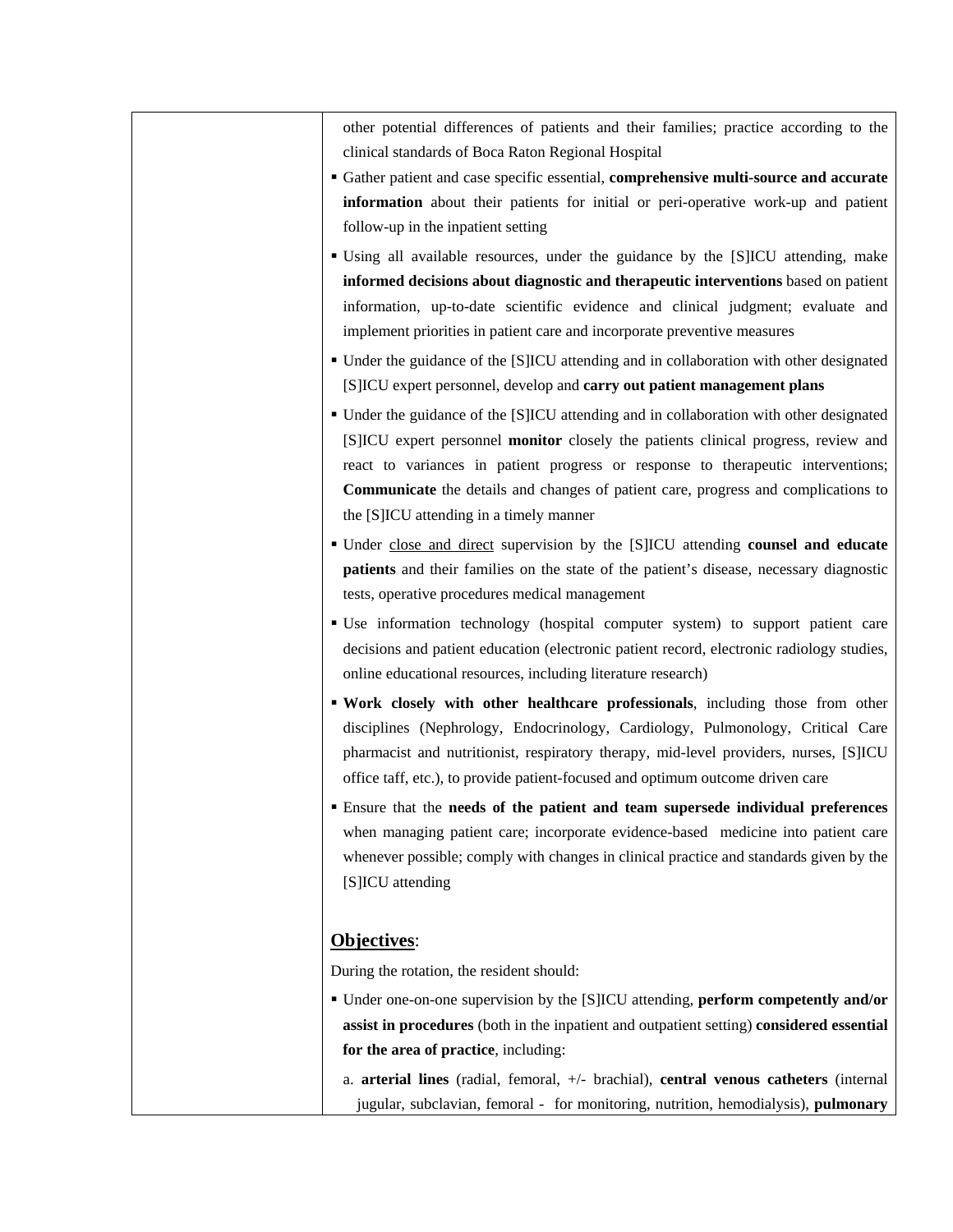|                           | artery catheters                                                                                                                                                                                                                                                                                                                                                                                          |
|---------------------------|-----------------------------------------------------------------------------------------------------------------------------------------------------------------------------------------------------------------------------------------------------------------------------------------------------------------------------------------------------------------------------------------------------------|
|                           | b. endotracheal intubation (oral, +/- nasal), tracheostomy                                                                                                                                                                                                                                                                                                                                                |
|                           | c. bronchoscopy                                                                                                                                                                                                                                                                                                                                                                                           |
|                           | d. gastroduodenoscopy and percutaneous endoscopic gastrostomy                                                                                                                                                                                                                                                                                                                                             |
|                           | e. complex dressing changes (abdomen, soft tissue wounds, etc.) under anesthesia                                                                                                                                                                                                                                                                                                                          |
|                           | f. bedside ultrasonography [for diagnosis of fluid or air in pleural space, fluid in<br>abdomen, gallbladder disease, pericardial fluid and assessment of cardiac function,<br>arterial and venous catheter placement, urinary retention, other]                                                                                                                                                          |
|                           | • Under supervision by the [S]ICU attending and in collaboration with experienced<br>[S]ICU mid-level provider(s), participate in the pre- and post-operative surgical<br>management of severely ill patients with and without multiple organ failure;<br>participate in daily morning and afternoon patient rounds on the [S]ICU service at<br>Boca Raton Regional Hospital                              |
|                           | a. Complete (or have completed) and pass(ed) Advanced Cardiac Life Support<br>(ACLS), Advanced Trauma Life Support (ATLS), and Fundamentals of Critical<br>Care Support (FCCS) training<br>b. Serve on the code team and the trauma team for initial resuscitations; Diagnose<br>cardiac arrest and rhythm disturbances; apply closed chest cardiac massage (CPR);<br>perform closed chest defibrillation |
|                           | c. Recognize and manage airway obstruction; perform endotracheal and<br>nasotracheal intubation; Perform cricothyrotomy and tracheostomy; Manage<br>mechanical ventilator                                                                                                                                                                                                                                 |
|                           | d. Determine the indication, dosage, contraindications, and method of administration of<br>the medications commonly required in the therapy of critically ill patients (see<br>ICU pharmacology) in individual patients and clinical situations                                                                                                                                                           |
|                           | e. Perform pulmonary artery catheterization, including determining catheter position<br>by pressure wave recording and electrocardiographic monitoring and chest film<br>f. Manage cardiogenic and distributive and obstructive shock; control external<br>blood loss                                                                                                                                     |
|                           | • Under supervision by the [S]ICU attendings and in collaboration with experienced<br>[S]ICU mid-level provider(s) manage post-operative surgical complications,<br>including wound and systemic infection, SIRS, sepsis and organ failures(s), bleeding,<br>and death and the dying patient<br>Attend [S]ICU didactic lectures and literature review sessions at least 85% of the                        |
| <b>Medical Knowledge:</b> | time<br>Goals:<br>Residents must demonstrate knowledge about established and evolving biomedical,                                                                                                                                                                                                                                                                                                         |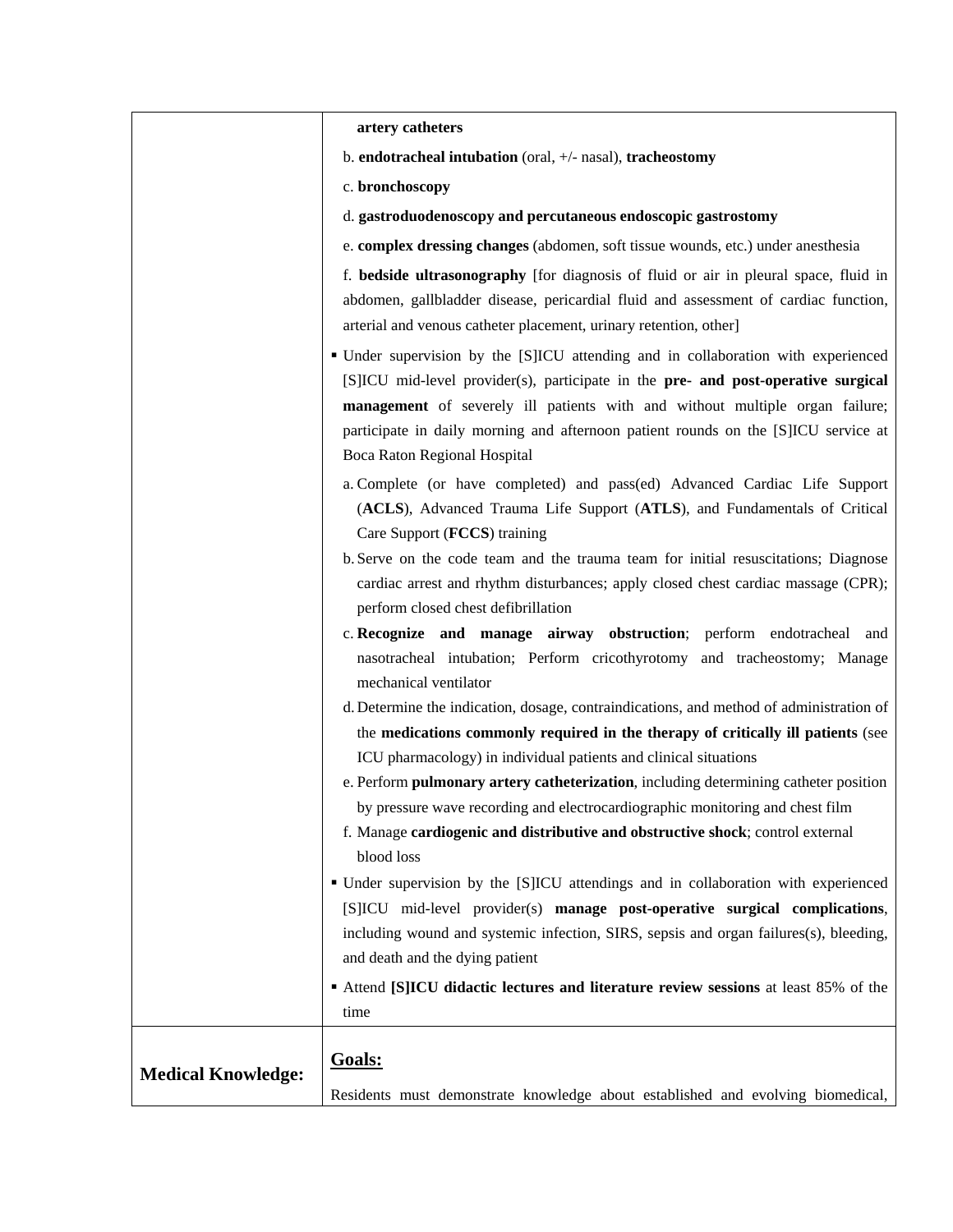clinical and cognate (e.g. epidemiological and social-behavioral) sciences and the application of this knowledge to patient care.

### **Objectives:**

At the end of the [S]ICU rotation, the resident should be able to understand the concerns and principles of management for patients with severe illness (related to comorbidities, the acute disease process and post-operative complications) in the peri-operative period. The resident should be able to assess the level of care and monitoring needed for any given patient and which patient will require admission to the surgical intensive care unit. The resident should understand the complexities of single and multiple organ dysfunctions and their management and the protocol-driven, multi-specialist approach to minimize complication related to critical illness.

#### **Administration**

- a. Describe the **criteria for predicting pre-operatively the patient's need** for critical care, including:
	- Pre-existing disease states (cardiac, pulmonary, hepatic or renal, etc.)
	- Operation-specific requirements for post-operative intensive care management
- b. Review and interpret the relationship of physicians, nurses, mid-level providers, specialists and administrators in managing patients assigned to the ICU
- c. Discuss the **value of an interdisciplinary approach** to health care for the critically ill surgical patient in an open, intensivist driven unit. Include consideration of these groups/disciplines, working together:
	- Surgery and surgical specialty "primary" providers
	- ICU nursing staff
	- Critical care pharmacist
	- Nutritionist
	- Physical therapy, occupational therapy
	- Medical consultants (Medicine, Cardiology, Nephrology, Endocrinology, Pulmonology, Infectious Disease, Neurology, etc.)
	- Religious support staff, social work, case management
	- Unit and Hospital administration
	- Family and friends as caregivers and support
	- Transplant Resource Center
- d. Understand the **principles of scarce resources and costs associated with ICU care** and with inappropriate allocation of level of care (over-and-under allocation)

#### **The patient as a human being**

a. Understand the **psycho-social issues associated with critical illness** and temporary or permanent loss of self-control in the ICU, i.e., inability or limitation to communicate; immobility; inability to take care of own affairs; issues of dignity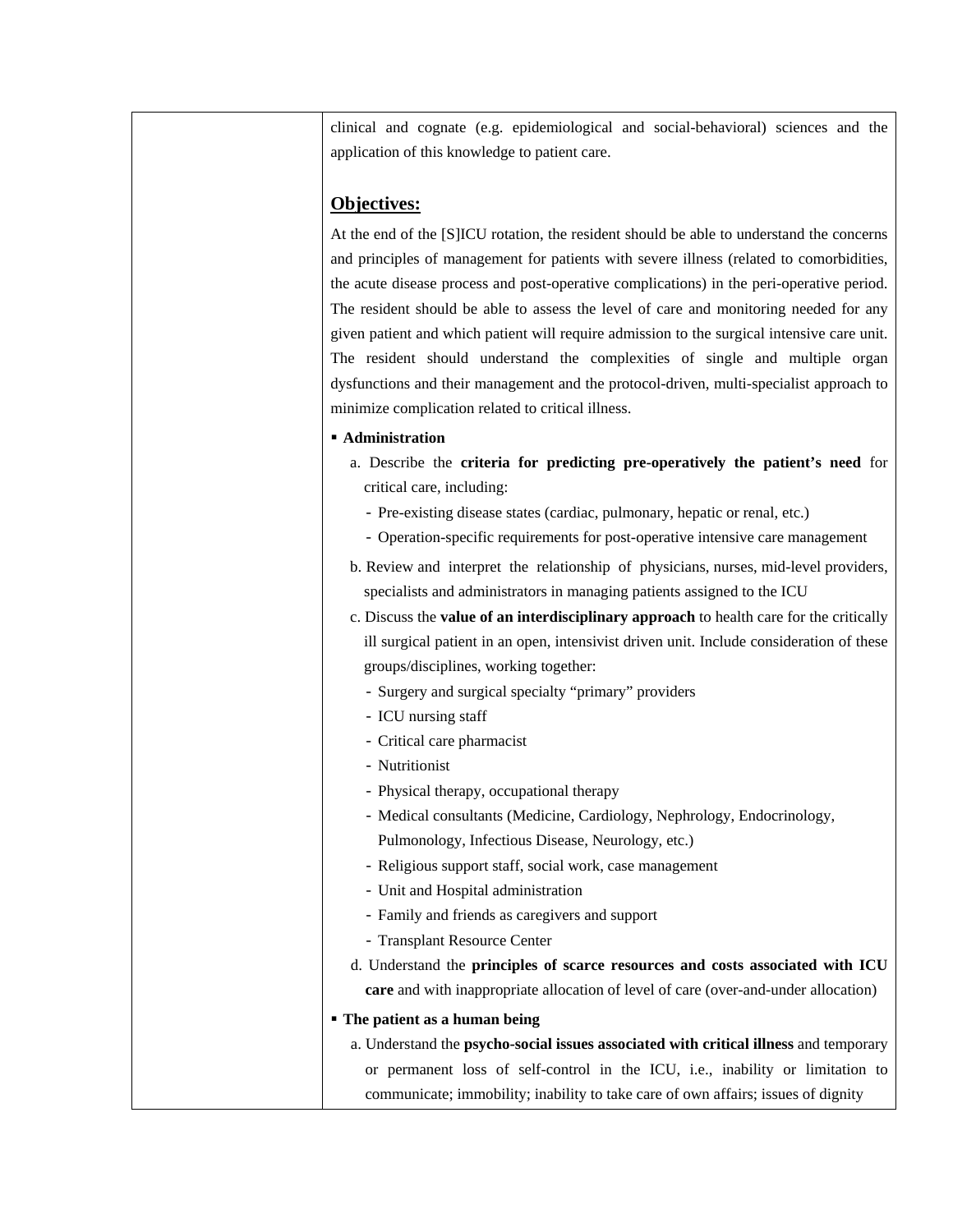|                         | b. Understand that psycho-social and physical effects can persist after (successful)<br>discharge from the ICU and hospital for a prolonged period of time and/or<br>permanently (prolonged rehabilitation, disability, cognitive and mood disturbances, |
|-------------------------|----------------------------------------------------------------------------------------------------------------------------------------------------------------------------------------------------------------------------------------------------------|
| $etc.$ )                |                                                                                                                                                                                                                                                          |
|                         | c. Care for the mentally incapacitated or the incompetent patient:                                                                                                                                                                                       |
|                         | - Understand the effects of pain, medications, critical illness and disruption of                                                                                                                                                                        |
|                         | normalcy/bio-rhythm on the patient's capacity to understand complex                                                                                                                                                                                      |
|                         | issues/concepts, and make sound medical decisions                                                                                                                                                                                                        |
|                         | - Understand the evaluation of competency and proper use of surrogates                                                                                                                                                                                   |
|                         | (family, friends, guardians) and the concept and limitations of the healthcare                                                                                                                                                                           |
|                         | power of attorney for medical decision-making/informed consent in ICU patients                                                                                                                                                                           |
|                         | d. Understand the need for <b>support by family and friends</b> and the psychosocial                                                                                                                                                                     |
|                         | and economical stress these individuals are exposed to                                                                                                                                                                                                   |
|                         | e. Understand the <b>influences of cultural</b> , ethnic and religious beliefs with regard to<br>decision-making for supportive and end-of-life care                                                                                                     |
|                         | f. Understand the need for comprehensive, patient/family adjusted regular                                                                                                                                                                                |
|                         | communication on patient status, progress, planned procedures, prognosis,                                                                                                                                                                                |
|                         | available support services, etc.                                                                                                                                                                                                                         |
|                         | g. Dealing with a "difficult" family: Understand that physician transference/counter                                                                                                                                                                     |
|                         | transference; insufficient or divergent communication; and insensitivity to the                                                                                                                                                                          |
|                         | patient/family's cultural, ethnic and religious needs and insufficient non-medical                                                                                                                                                                       |
|                         | family support may be the root cause                                                                                                                                                                                                                     |
| <b>End-of-life care</b> |                                                                                                                                                                                                                                                          |
|                         | a. Understand the concepts of futility of care, brain death, (persistent) vegetative                                                                                                                                                                     |
|                         | state and evidence-driven prognosis                                                                                                                                                                                                                      |
|                         | b. Understand the concepts and limitations of advanced directives                                                                                                                                                                                        |
|                         | c. Understand the difference and options for supportive care (full/limited), comfort                                                                                                                                                                     |
|                         | care and withdrawal of care                                                                                                                                                                                                                              |
|                         | - Pain management +/- sedation                                                                                                                                                                                                                           |
| -                       | (removal of) Fluid and nutritional support                                                                                                                                                                                                               |
|                         | (removal of) Ventilator support                                                                                                                                                                                                                          |
|                         | - "Non medical" support (social work, psychology, religious, privacy, etc.)                                                                                                                                                                              |
|                         | d. Understand the meaning and options for DNR (Do Not Resuscitate) and DNI (Do                                                                                                                                                                           |
|                         | Not Intubate) orders; understand the published outcomes (survival, neurologic) with                                                                                                                                                                      |
|                         | cardio-pulmonary resuscitation in critically ill patients; understand the influences                                                                                                                                                                     |
|                         | that cultural, ethnic and religious beliefs have on such decisions                                                                                                                                                                                       |
|                         | e. Understand the concepts involved with organ and tissue donation:                                                                                                                                                                                      |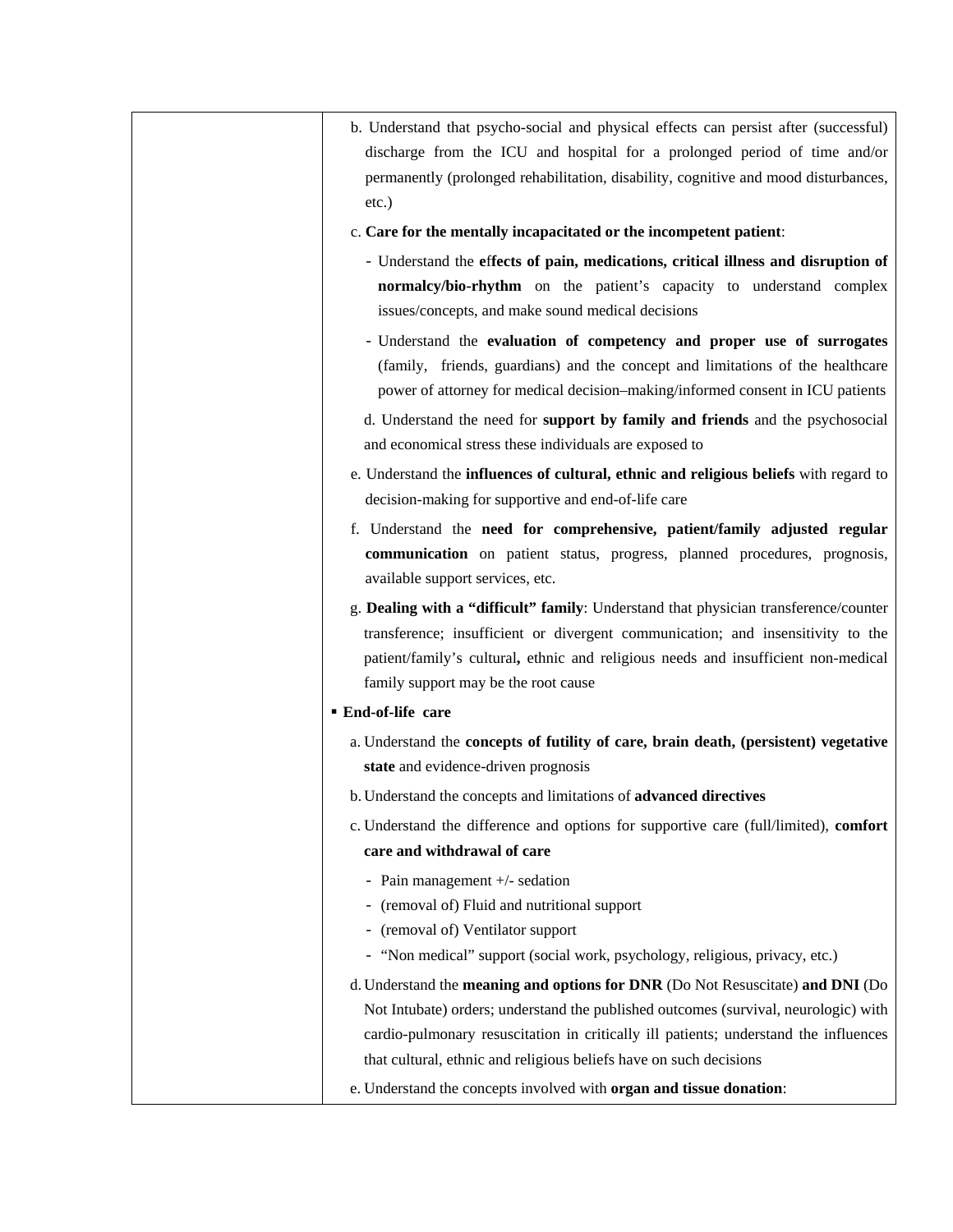| - Current state of organ donation in the State of Maryland / United States                                                                                                                                                                                                                                               |
|--------------------------------------------------------------------------------------------------------------------------------------------------------------------------------------------------------------------------------------------------------------------------------------------------------------------------|
| - Physician vs. Transplant Resource Specialist approach of the family                                                                                                                                                                                                                                                    |
| - Brain death vs. non-heart-beating donor                                                                                                                                                                                                                                                                                |
| - Exclusion criteria for organ and/or tissue donation                                                                                                                                                                                                                                                                    |
| - Evaluation process of the prospective donor and ICU "organ" supportive care                                                                                                                                                                                                                                            |
| <b>ICU</b> patient evaluation                                                                                                                                                                                                                                                                                            |
| - Understand, perform and document the critical elements of a comprehensive<br>history to include all comorbidities and prior results of workup (PFTs, EKG,<br>ECHO, cardiac catheterization, stress testing, laboratory data, etc.), prior<br>medications and dosage, allergies, etc.)                                  |
| - Understand the importance of communication of operative details (length of<br>OR, what [exactly] was done, blood loss, blood products and fluid therapy,<br>anesthetics used, any complications, etc.                                                                                                                  |
| - Understand, perform and document the critical elements of a comprehensive                                                                                                                                                                                                                                              |
| and organ specific physical examination                                                                                                                                                                                                                                                                                  |
|                                                                                                                                                                                                                                                                                                                          |
| - Assess, document and communicate differential diagnoses, their (potential)<br>interaction and resultant need for monitoring, management and overall level of<br>care                                                                                                                                                   |
| • Severity of illness scoring                                                                                                                                                                                                                                                                                            |
| - Understand the concepts and limitations behind the major severity of illness<br>and organ dysfunction scores (SOFA, APACHE, MODS, SIRS, ISS, RTA,<br>etc.)                                                                                                                                                             |
| - Use scoring (over time) in conjunction with other data to predict patient<br>outcomes                                                                                                                                                                                                                                  |
| - Understand concept of benchmarking against collective data to assess unit<br>performance and improvement measures (APACHE, Project Impact, NNIS,<br>$etc.$ )                                                                                                                                                           |
| $\bullet$ Organ assessment and management of organ failure(s)                                                                                                                                                                                                                                                            |
| - Heart and vascular system                                                                                                                                                                                                                                                                                              |
| - Understand the anatomy and physiology of the heart and vascular system<br>and its adaptation/failure in response to volume alteration, inflammatory<br>mediators, cardiovascular drugs and ischemia                                                                                                                    |
| - Myocardial function<br>and afterload (Frank Starling<br>mechanism,<br>electromechanical coupling, ventriculo-arterial coupling), hemoglobin and<br>percent saturation, changes in pH, temperature, $_{2,3}$ -diphosphoglyceride<br>(DPG), etc.<br>- Oxygen consumption: normal body and tissue demands for blood flow, |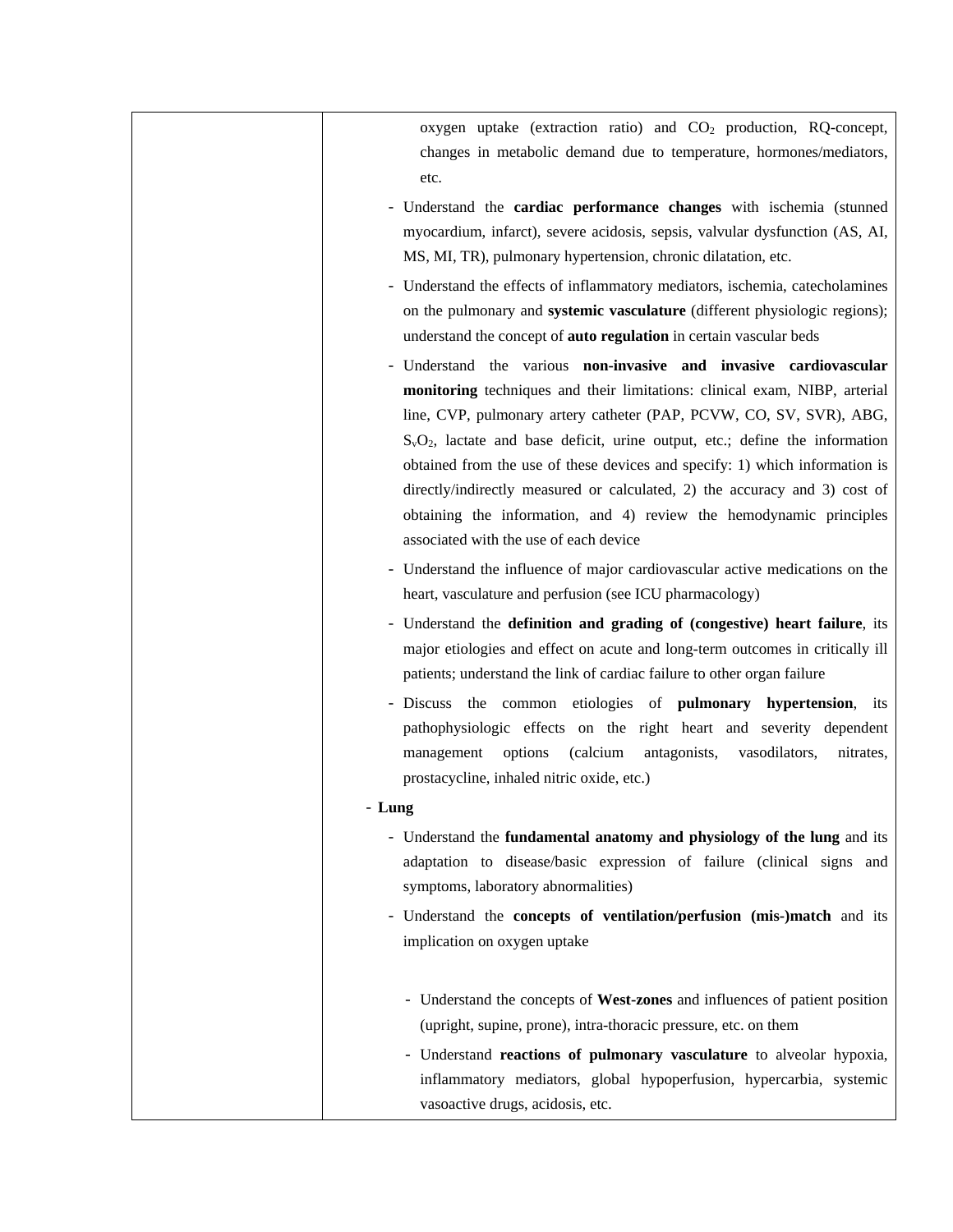| - Relate to common pulmonary diseases/conditions: COPD, pulmonary<br>fibrosis, atelectasis, pulmonary embolism, (large) pleural effusion), etc.;<br>oxygen delivery: cardiac output, perfusion pressure and varying preload,<br>pump                                                                                                                                                                                                                                                                                                                                                                                                                                    |
|-------------------------------------------------------------------------------------------------------------------------------------------------------------------------------------------------------------------------------------------------------------------------------------------------------------------------------------------------------------------------------------------------------------------------------------------------------------------------------------------------------------------------------------------------------------------------------------------------------------------------------------------------------------------------|
| Understand the common causes of acute respiratory failure (including<br>exacerbation of chronic failure) and the fundamentals of their medical<br>management:                                                                                                                                                                                                                                                                                                                                                                                                                                                                                                           |
| - Infection (pneumonia, sepsis)<br>- Asthma (reactive airway disease), COPD<br>- Restrictive lung disease<br>- Kyphoscoliosis, restrictive chest wall disease, disruption of thoraco-<br>abdominal mechanisms post-surgery (open abdomen, increased intra-<br>abdominal pressure, splinting [pain])<br>- Cardiac failure, pulmonary embolus<br>- Hemo-/pneumothorax, large pleural effusion<br>- CNS disorders, peripheral neuropathy and myopathy, sedative-narcotic<br>overdose                                                                                                                                                                                       |
| - Describe the commonly used indications for initiation (and termination) of<br>ventilation support, including:                                                                                                                                                                                                                                                                                                                                                                                                                                                                                                                                                         |
| - Indications and commonly acceptable values for initiation of mechanical<br>ventilation<br>- Evaluation of airway; evaluation of adequacy of thoracic pump (muscle<br>strength); evaluation of lung parenchymal characteristics (arterial blood<br>gases and chest X-ray)<br>- Analysis of commonly used pulmonary values (e.g., tidal volume [Vt],<br>maximum ventilatory volume [MVV], compliance static and dynamic,<br>functional residual capacity [FRC], PEEP, auto PEEP, airway pressures<br>[PIP, MAP]<br>- Indications and commonly acceptable values for weaning from mechanical<br>ventilation (neuro-status and muscular strength, minute ventilation, RVR |
| [Tobin index], NIF, tidal volume, etc.)<br>- Understand the concepts of ventilator management                                                                                                                                                                                                                                                                                                                                                                                                                                                                                                                                                                           |
| - NIBP vs. PIPB (mask and endotracheal intubation)                                                                                                                                                                                                                                                                                                                                                                                                                                                                                                                                                                                                                      |
| - Fundamental modes of ventilation and their advantages and limitations<br>(AC or VC or CMV, (S)IMV +PSV, PC, BIPAP, CPAP, APRV, basics of<br>jet/oscillator ventilation)                                                                                                                                                                                                                                                                                                                                                                                                                                                                                               |
| - Understand the concepts of Acute Lung Injury (ALI): Baro-/Volu-<br>trauma, $O_2$ -toxicity, inflammatory mediators, etc., and the concept of lung-<br>protective ventilation strategies, ventilator-associated pneumonia (VAP)                                                                                                                                                                                                                                                                                                                                                                                                                                        |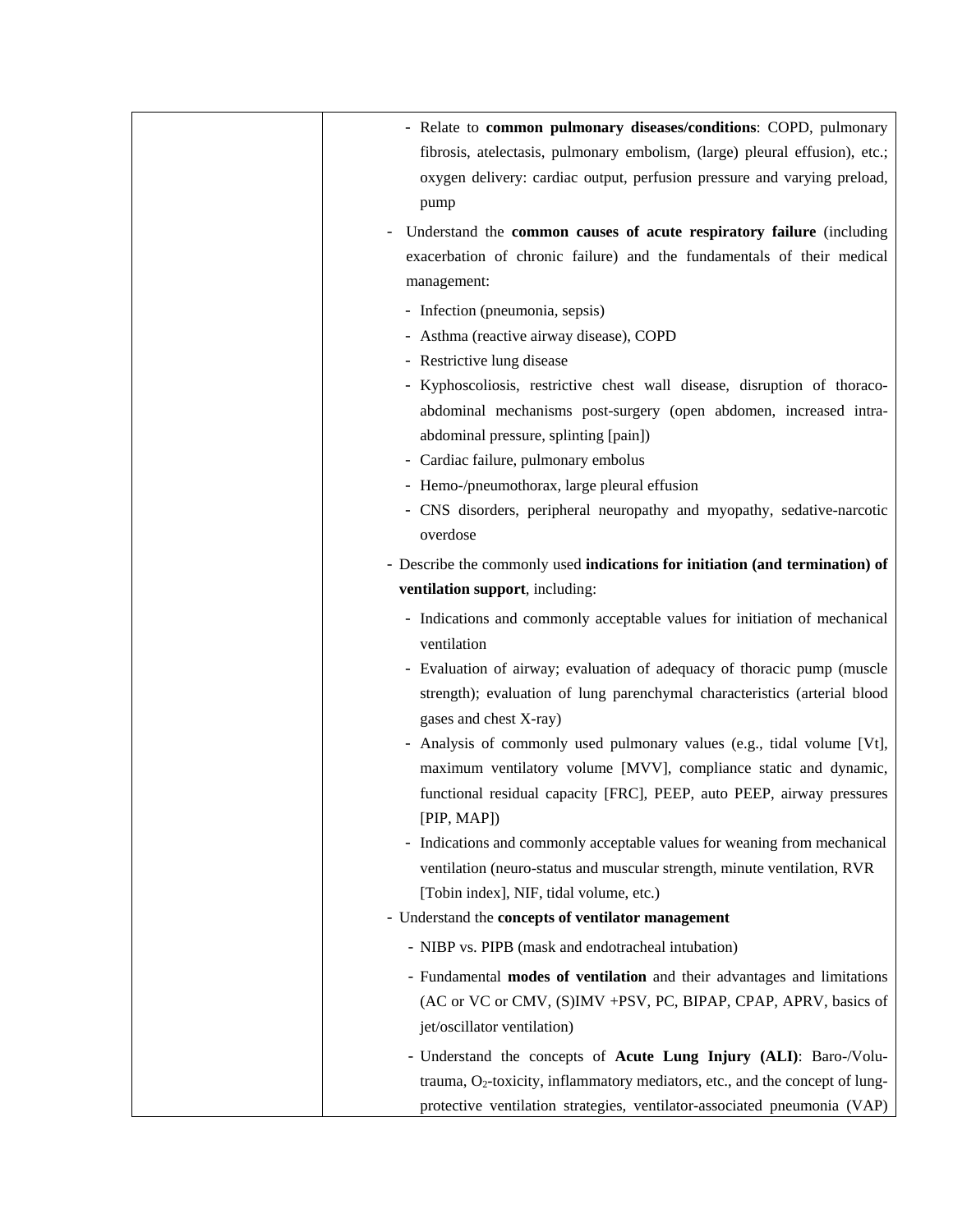| prevention, etc.                                                                                                                                                                                                                                                                                            |
|-------------------------------------------------------------------------------------------------------------------------------------------------------------------------------------------------------------------------------------------------------------------------------------------------------------|
| - Understand the concept of PEEP and its effects on ventilation/perfusion,<br>atelectasis formation and ALI                                                                                                                                                                                                 |
| - Understand the <b>concept of ARDS</b> , including common causes (systemic<br>and local) and management (ventilation and oxygenation strategies, prone-<br>position ventilation, use of anti-SIRS drugs, antibiotic therapy, use of<br>corticosteroids)                                                    |
| - Understand the need for VAP prevention, pulmonary physiotherapy                                                                                                                                                                                                                                           |
| and organized ventilator weaning to improve outcomes                                                                                                                                                                                                                                                        |
| - Understand fundamental principles of the management of the long-term<br>ventilator-dependent patient                                                                                                                                                                                                      |
| - Kidney                                                                                                                                                                                                                                                                                                    |
| - Understand the basic anatomy and physiology of the kidney, including<br>renal perfusion, glomerular filtration, proximal and distal tubular function,<br>loop of Henle and collecting duct function; understand the hormonal functions<br>of the kidney (renin-angiotensin, aldosterone, vitamin D, etc.) |
| - Understand the fundamentals of the evaluation of kidney function:                                                                                                                                                                                                                                         |
| - Urine output, urine analysis, gravity, urine osmolality and electrolyte<br>analysis, creatinine clearance<br>- Ultrasonography, radionuclide studies                                                                                                                                                      |
| - Understand the definition, clinical signs and symptoms (including laboratory)<br>of renal dysfunction and failure and its major causes in [S]ICU patients                                                                                                                                                 |
| - Ischemia/under perfusion, including intra-abdominal hypertension<br>- Infection<br>- Obstruction<br>- Inflammatory and toxic (medication, auto immune)<br>- Preexisting disease                                                                                                                           |
| - Understand the implications of renal failure on other organ systems: heart,<br>lung, CNS, bone and bone marrow, etc., drug metabolism and elimination (see<br>ICU pharmacology)                                                                                                                           |
| - Understand management of patients with high output syndromes (renal or<br>central diabetes insipidus, cerebral salt wasting, polyuric renal failure,<br>diuretics)                                                                                                                                        |
| - Understand role of kidney (and lung) in acid-base disturbances                                                                                                                                                                                                                                            |
| - Identify, define and classify (using ABG and other laboratory tests) the<br>major categories of acid-base disturbance (metabolic acidosis and/or<br>alkalosis, respiratory acidosis and/or alkalosis) in the context of the                                                                               |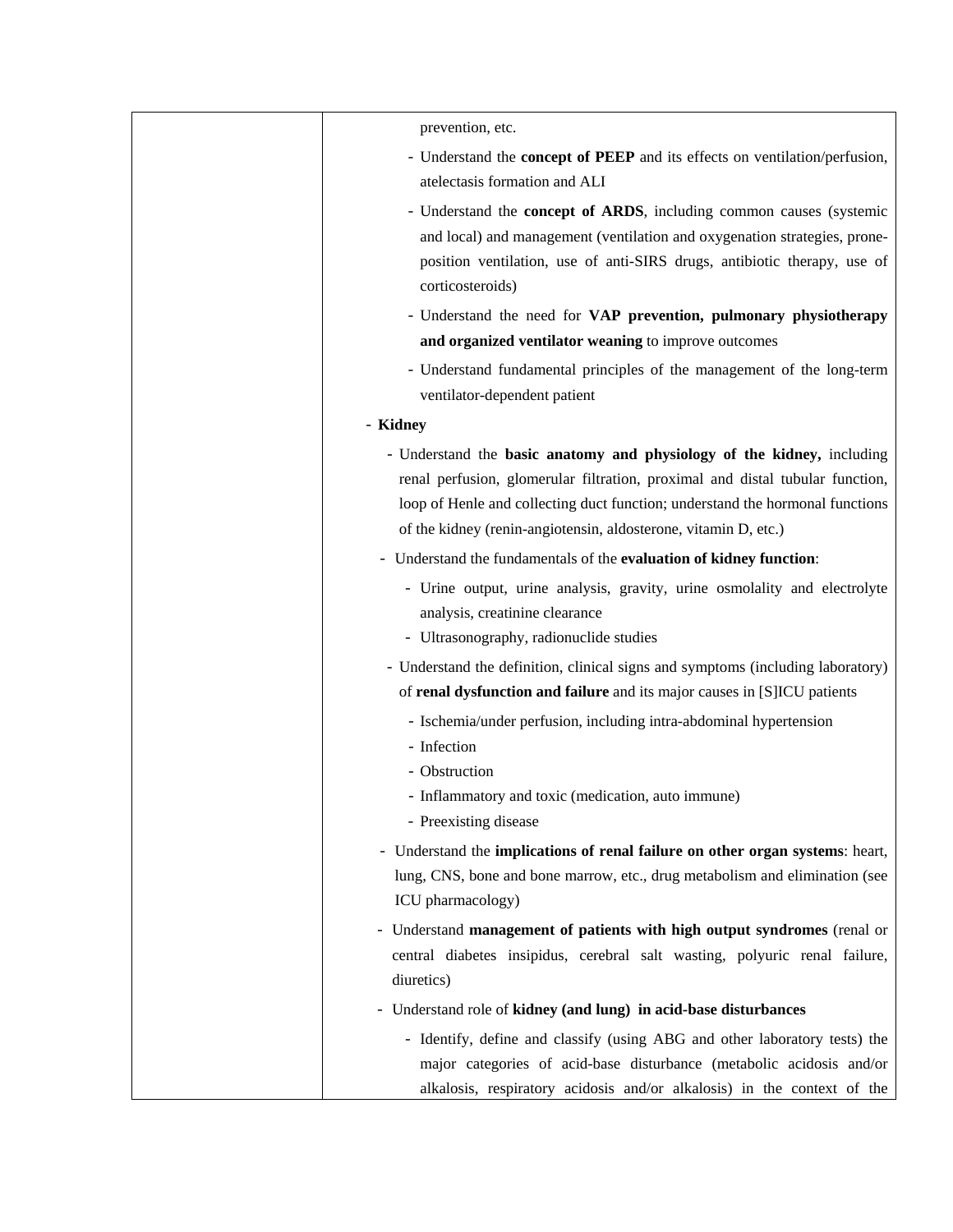| patient's altered physiology; cite common clinical scenarios for their                                                                                                                              |
|-----------------------------------------------------------------------------------------------------------------------------------------------------------------------------------------------------|
| appearance                                                                                                                                                                                          |
| - Renal tubular acidosis (differentiate between Type I and II)                                                                                                                                      |
| - Discuss the identification and correction of complex acid-base problems                                                                                                                           |
| - Hyperchloremic, metabolically-acidotic patient                                                                                                                                                    |
| - Hypochloremic, metabolically-alkalotic patient                                                                                                                                                    |
| - Stuporous, dehydrated, hypo- and hypernatremic patient                                                                                                                                            |
| - Patient with central diabetes insipidus                                                                                                                                                           |
| - Hyponatremic, volume overloaded patient with carbon dioxide retention                                                                                                                             |
| - Diagnosis and management of electrolyte disturbances (Na, K, Mg, PO <sub>4</sub> ,                                                                                                                |
| Ca, etc.) using conjunction of history, physical and laboratory testing                                                                                                                             |
| - Understand the fundamentals of renal replacement therapy (RRT):                                                                                                                                   |
| - Intermittent vs. continuous, basic modes of hemofiltration and dialysis,<br>concept of dose delivery and efficiency                                                                               |
| - Common complications of RRT (bleeding, electrolyte and acid-base<br>disturbance, access-related problems, hypothermia, volume changes, etc.)                                                      |
| - Use of continuous RRT/hemofiltration in other disease processes (sepsis,                                                                                                                          |
| burn, rhabdomyolysis, etc.)                                                                                                                                                                         |
| - Liver                                                                                                                                                                                             |
| - Understand the basic anatomy and physiology of the liver, including hepatic                                                                                                                       |
| (dual) perfusion; understand complex involvement in metabolic and hormonal<br>pathways, and waste product excretion; understand involvement in hemostasis                                           |
| - Understand the definition, clinical signs and symptoms (including laboratory)<br>of liver dysfunction and failure (including fulminant) and its major causes in<br>[S]ICU patients:               |
| - Ischemia/under perfusion, including intra-abdominal hypertension<br>- Infection (viral, bacterial)                                                                                                |
| - Inflammatory and toxic (medication, auto immune)                                                                                                                                                  |
| - Preexisting disease                                                                                                                                                                               |
| - Understand the implications of hepatic failure on other organ systems:<br>heart, lung, CNS, bone and bone marrow, etc. drug metabolism and elimination<br>(see ICU pharmacology)                  |
| - Understand the fundamentals of hepatic support therapy (nutrition, gut<br>decontamination, correction of coagulopathy, therapy for portal hypertension,<br>indications for liver transplantation) |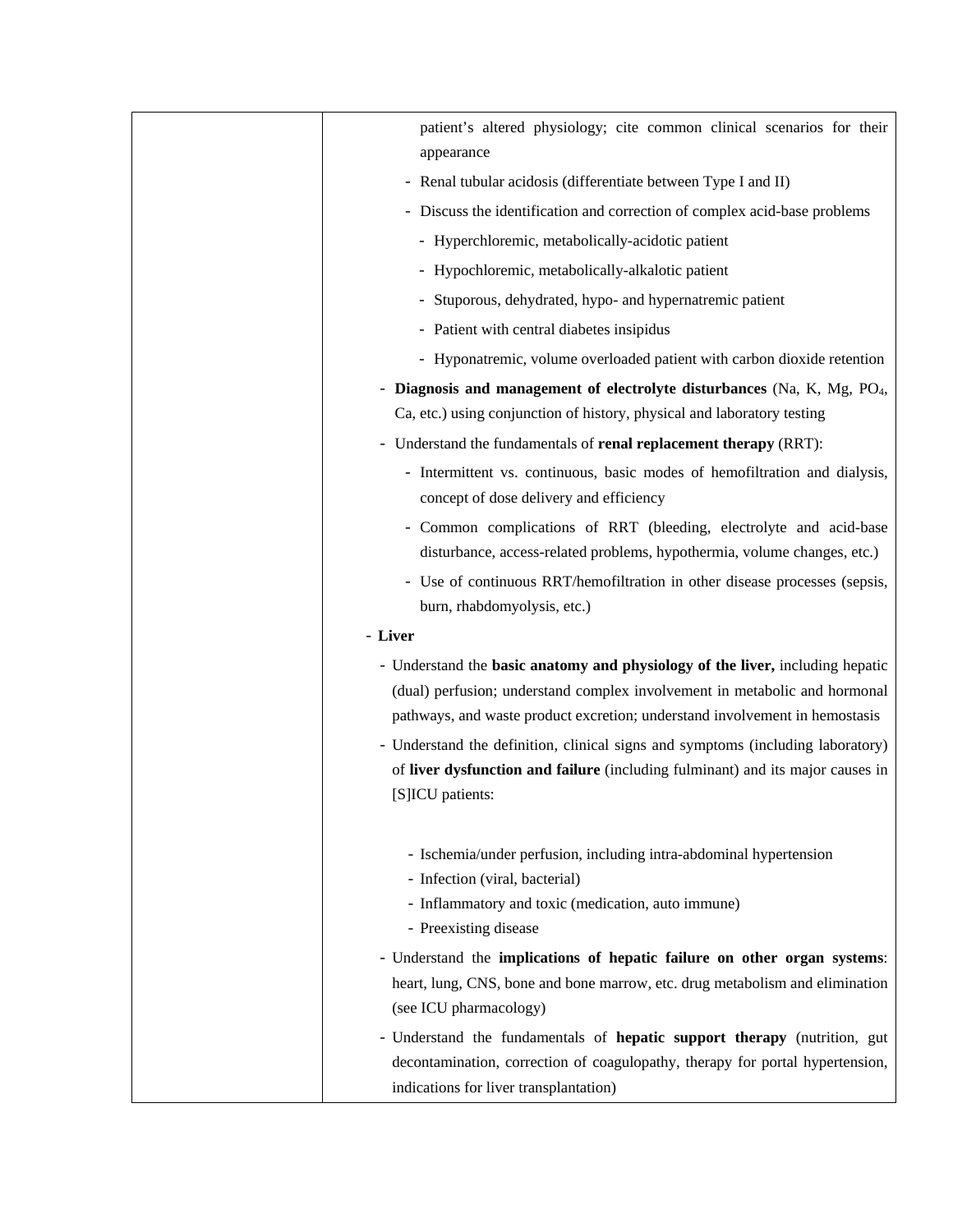| $-$ Gut                                                                                                                                                                                                                                                         |
|-----------------------------------------------------------------------------------------------------------------------------------------------------------------------------------------------------------------------------------------------------------------|
| - Understand the concepts of gut dysfunction in severe illness, including: ileus,<br>malabsorption/diarrhea, acute intestinal ischemia and bleeding, the concepts of<br>bacterial translocation, stress gastritis and ulcer disease, peudomembranous<br>colitis |
| - Understand the concepts of stress ulcer prophylaxis and therapy in severely<br>ill patients (H <sub>2</sub> -blockers, PPI, Carafate, early enteral nutrition                                                                                                 |
| - Outline the indications and methods for providing nutritional support by<br>completing the following activities:                                                                                                                                              |
| - Discuss indications, selection of formulations, cost, route of administration<br>of parenteral versus enteral forms of nutrition                                                                                                                              |
| - Explain complications (and benefits) of parenteral and enteral routes of<br>feeding and select methods to avoid the complications                                                                                                                             |
| - Discuss major types of feeding formulations ([semi-]elemental, immuno-<br>nutrition, utility/disutility of disease-specific nutritional formulations, etc.)<br>and their use in critically ill patients                                                       |
| - Interpret findings associated with abnormalities in levels of glucose,<br>chloride, sodium, phosphate, magnesium, trace metals/elements and vitamins<br>in the critically ill patient receiving enteral or parenteral feedings;                               |
| - Estimate protein calorie requirements for patients of varying degrees of<br>illness, and be able to analyze adequacy of nutritional support using<br>commonly obtainable laboratory values                                                                    |
| - Prepare recommendations for elderly patients under these same conditions                                                                                                                                                                                      |
| - Discuss the concepts of (selective) gut decontamination, its use, benefits and<br>problems, agents used                                                                                                                                                       |
| - Discuss use of prokinetic agents in gut dysfunction; management of high<br>output loss states from the gastrointestinal tract and cardiac and metabolic<br>implications                                                                                       |
| - Discuss the implications of (antibiotic related) C. difficile colitis in critically ill<br>patients, including antibiotic therapy, gut rest vs. feeding, anti-diarrheal agents                                                                                |
| $-$ CNS                                                                                                                                                                                                                                                         |
| - Describe the initial evaluation, ongoing, acute monitoring and long-term<br>management of possible neurologic or behavioral abnormalities occurring in<br>the ICU setting:                                                                                    |
| Seizures                                                                                                                                                                                                                                                        |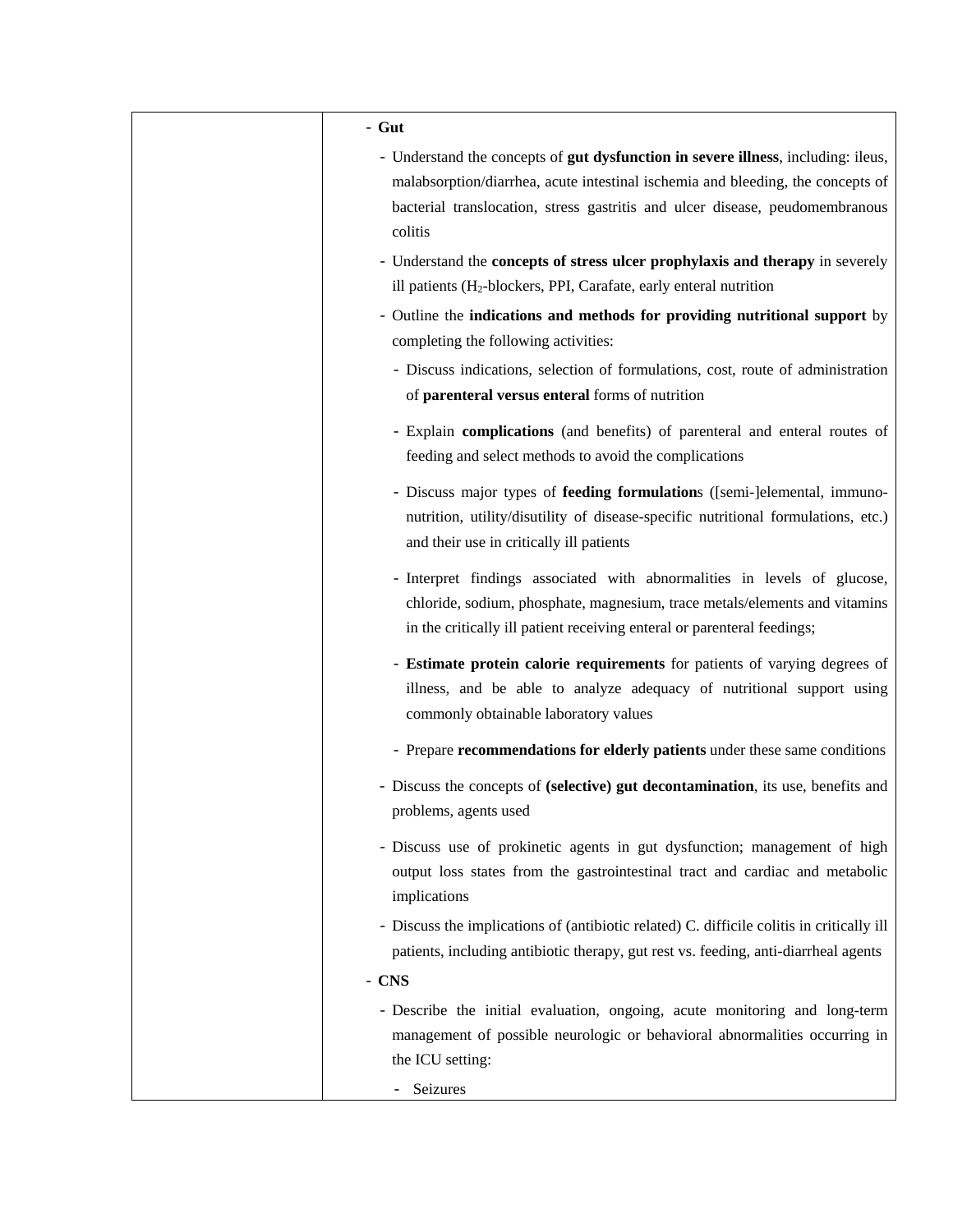| Somnolence, stupor, coma,                                                        |
|----------------------------------------------------------------------------------|
| Confusion, agitation, delirium                                                   |
| Stroke (ischemic, hemorrhagic)                                                   |
| Brain death: diagnosis, involvement of social work, transplant resource          |
| center, communication to family, etc.                                            |
| - Endocrine                                                                      |
| - Hypothyroidism and hyperthyroidism in the critically ill                       |
| - Hyperparathyroidism/hypoparathyroidism                                         |
| - Adrenal cortical excess (Cushing's disease and syndrome) and adrenal cortical  |
| deficiency states (Addison's disease)                                            |
| - Disturbance of glucose metabolism and diabetes mellitus                        |
| - Importance of tight glucose control for prevention of infections and overall   |
| outcome improvement                                                              |
| - Use of subcutaneous vs. IV insulin, intermittent dosing vs. continuous         |
| infusion therapy                                                                 |
| - Immune system/bone marrow                                                      |
| - Definition of SIRS and sepsis; fundamental understanding of the immune         |
| reaction to trauma, infection, stress; understanding of the benefits and         |
| potentially harmful sequelae of immune system activation; understanding of       |
| the dynamic nature and basic time course of the immune response in critically    |
| ill patients                                                                     |
| - Immunosuppression of critical illness: the role of hyperglycemia, steroids,    |
| (multiple) organ dysfunction, infection, etc. - management and prevention        |
| - AIDS and critical illness                                                      |
|                                                                                  |
| - Discuss the evaluation and treatment of the following bleeding disorders:      |
| - The role of blood vessels, platelets, fibrin cascade and degeneration in       |
| normal hemostasis                                                                |
| - Disseminated intravascular coagulopathy (DIC), common causes and therapy       |
| - Thrombocytopenia as a failure of production, accelerated destruction or        |
| dilution                                                                         |
| - Hemophilia A, Von Willebrand's disease, idiopathic thrombocytopenia            |
| purpura (ITP) and thrombotic thrombocytopenia purpura (TTP) as causes of         |
| thrombocytopenia (compare and contrast)                                          |
| - Heparin or Coumadin therapy misapplication                                     |
| - Advanced liver disease                                                         |
| - The role of protein C, S, ATIII and lupus circulating anticoagulant, and their |
| roles in bleeding disorders                                                      |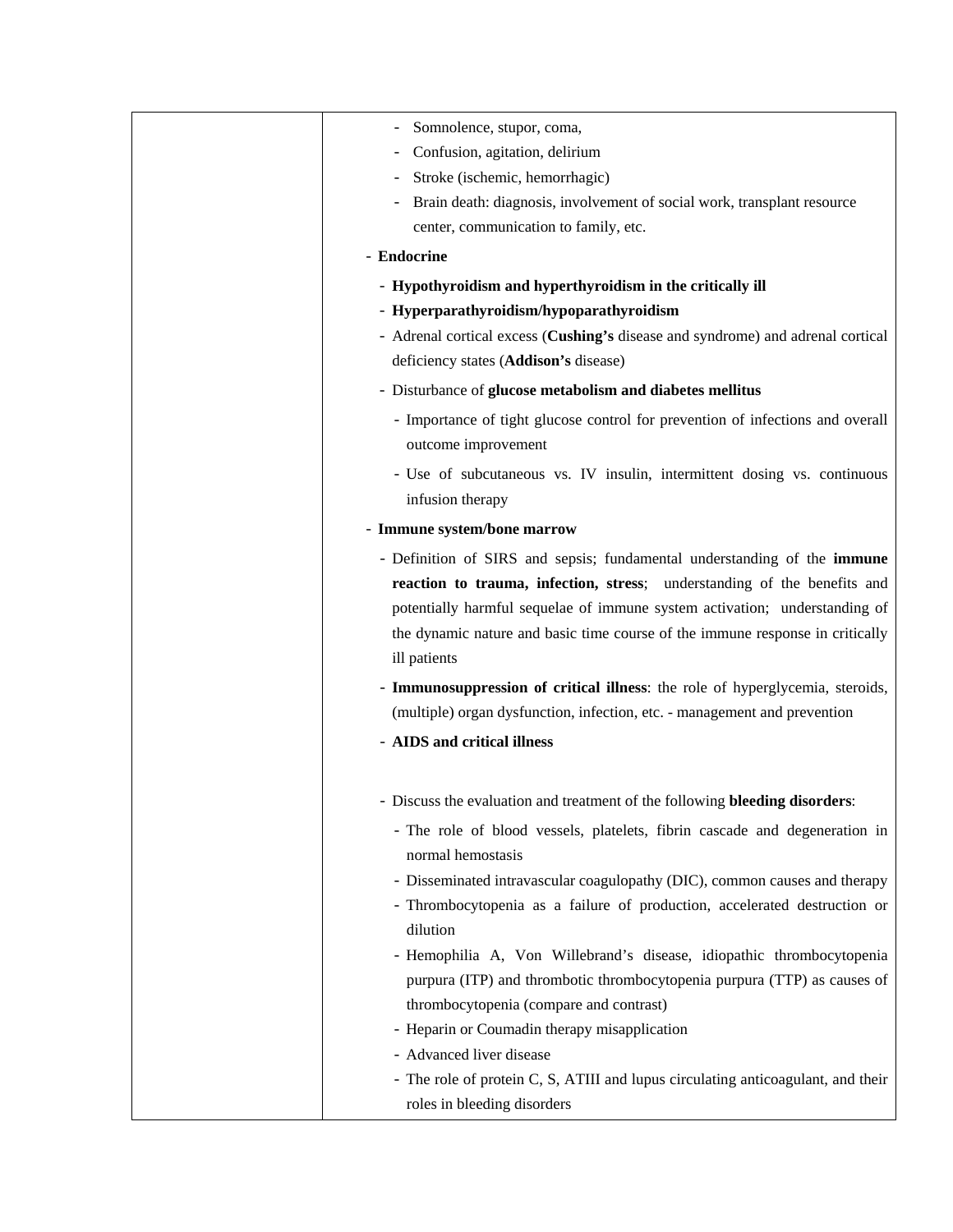| - Diagnosis and management of anemia                                                                                                                                                                                                                                                                                                                           |
|----------------------------------------------------------------------------------------------------------------------------------------------------------------------------------------------------------------------------------------------------------------------------------------------------------------------------------------------------------------|
| - Erythropoietin, iron (IV/enteral, potential complications and risk of<br>infection), $VitB12$ , folate                                                                                                                                                                                                                                                       |
| - Transfusion: Outline the clinical and laboratory indications, common<br>problems and complications for transfusion of the following blood products:                                                                                                                                                                                                          |
| - Packed red cells                                                                                                                                                                                                                                                                                                                                             |
| - Fresh frozen plasma                                                                                                                                                                                                                                                                                                                                          |
| - Platelets                                                                                                                                                                                                                                                                                                                                                    |
| - Cryoprecipitate                                                                                                                                                                                                                                                                                                                                              |
| - Whole blood<br>- Specific clotting factor concentrates (VIIa, VIII, IX, XII)                                                                                                                                                                                                                                                                                 |
| - Nosocomial infections, SIRS, sepsis - management and prevention                                                                                                                                                                                                                                                                                              |
|                                                                                                                                                                                                                                                                                                                                                                |
| - SIRS and sepsis: definition, common etiologies in the [S]ICU patient,<br>supportive therapy ****(see organ support therapies)******, source control<br>therapy and antibiotics, novel strategies of support, including activate<br>Protein C, crystalloid vs. colloid and isotonic vs. hypertonic resuscitation,<br>use of vasopressin in septic hypotension |
| - BSI and line infections: CDC recommendations for prevention diagnosis                                                                                                                                                                                                                                                                                        |
| and therapy                                                                                                                                                                                                                                                                                                                                                    |
| - Nosocomial and ventilator-associated pneumonia: diagnosis (CDC-NNIS<br>criteria: qualitative vs. quantitative sputum cultures, BAL/PSB), patient and<br>unit specific empiric and culture guided antibiotic therapy, adjunct therapy<br>(immune support, pulmonary physiotherapy), prevention (CAS, Peridex,<br>CDC guidelines)                              |
| - UTI: CDC guidelines for prevention, diagnosis and therapy                                                                                                                                                                                                                                                                                                    |
| - Surgical site infections: CDC guidelines for prevention, diagnosis and<br>therapy; considerations for pre-operative prevention                                                                                                                                                                                                                               |
| - Influence of iatrogenic or pre-existing immune deficiency                                                                                                                                                                                                                                                                                                    |
| - Use of preventive antibiotics (anti-fungals) and complications of<br>(prolonged) antibiotic use                                                                                                                                                                                                                                                              |
| - ICU fever work-up: outline the principles of post-operative fever with<br>respect to causes, empiric diagnostic modalities and specific therapy. How<br>useful are these principles when considering the elderly patient?                                                                                                                                    |
| ■ Shock                                                                                                                                                                                                                                                                                                                                                        |
| - Types, history, clinical signs and symptoms                                                                                                                                                                                                                                                                                                                  |
| - Cardiogenic (volume overload, MI, cardiac contusion, CHF, etc.)                                                                                                                                                                                                                                                                                              |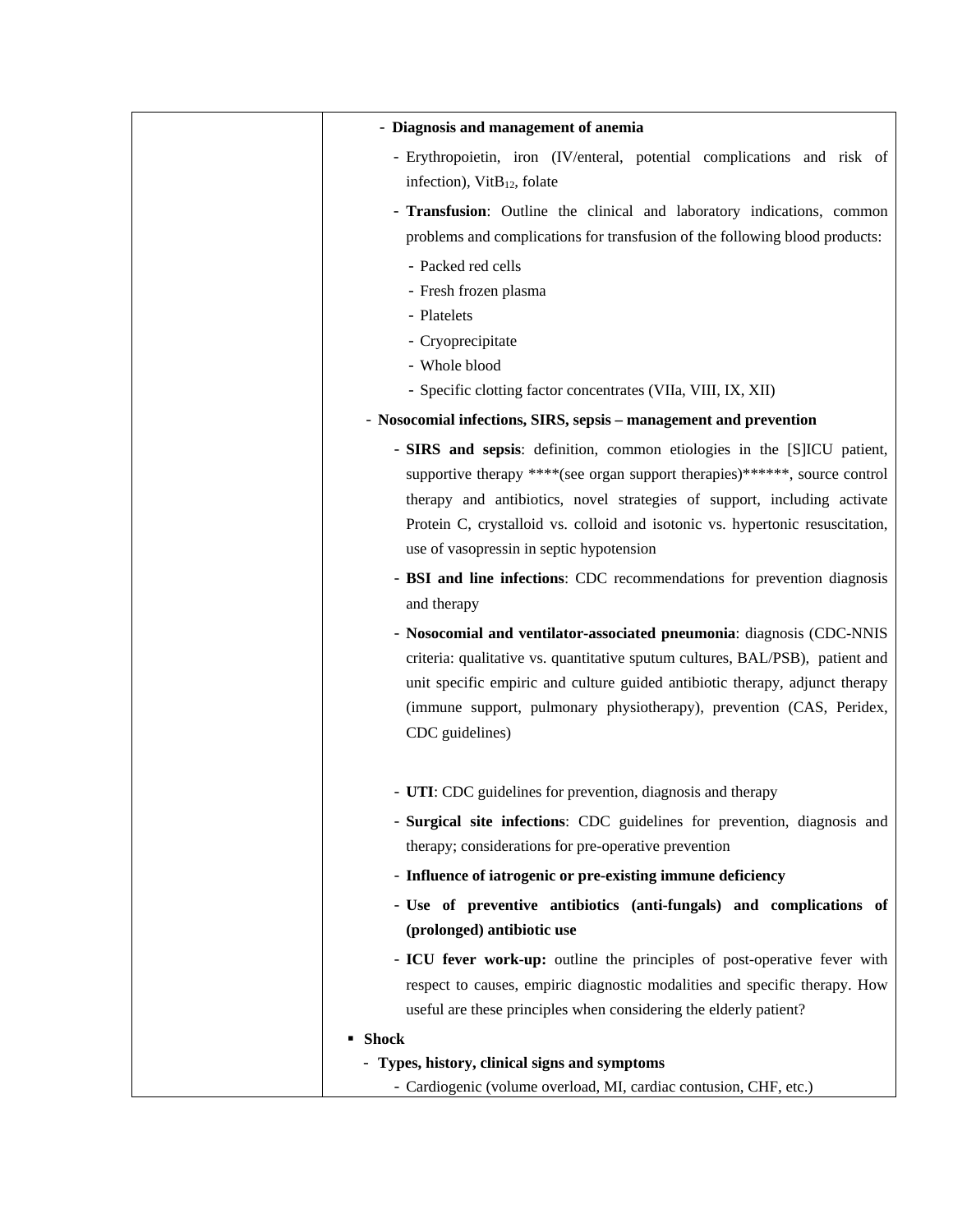| - Hypovolemic (trauma, 3 <sup>rd</sup> spacing, fever, diarrhea/vomiting, etc.)       |
|---------------------------------------------------------------------------------------|
| - Distributive (septic, anaphylactic, neurogenic, adrenal insufficiency, etc.)        |
| - Obstructive (cardiac tamponade, tension pneumothorax, pulmonary                     |
| embolus)                                                                              |
| - Propose an algorithm for diagnosing cause of shock state and initiating             |
| appropriate treatment utilizing progressively invasive methods of monitoring          |
| and management                                                                        |
| - Graded invasive monitoring *******(see organ support therapies)*********            |
| - Early goal-directed therapy                                                         |
| - Measures of organ perfusion (ABG, $S_vO_2$ , lactate, base excess, organ            |
| dysfunction, GI-mucosal pH, etc.)                                                     |
| - Crystalloid vs. colloid, isotonic vs. hypertonic resuscitation, use of blood        |
|                                                                                       |
| products                                                                              |
| - Novel therapies                                                                     |
| <b>Cardiac arrest</b><br>٠                                                            |
| - Discuss the <b>pathophysiology and mechanism of arrest</b> , for the following:     |
| - Acute myocardial infarction, acute dysrhythmia                                      |
| - Congestive heart failure                                                            |
| - Hypovolemic shock (blood loss, dehydration), hemorrhagic shock (non-                |
| trauma)                                                                               |
| - Burns                                                                               |
| - Septic shock                                                                        |
| - Anaphylactic shock (envenomation, drug related)                                     |
| - Acute adrenal insufficiency                                                         |
| - Penetrating or blunt trauma                                                         |
| - Tension pneumothorax                                                                |
| - Pericardial tamponade                                                               |
| - Hemorrhagic shock                                                                   |
| - Hypothermia                                                                         |
| - Substance abuse                                                                     |
| - Electrical injury                                                                   |
| - Suffocation                                                                         |
| - Acute stroke                                                                        |
| - Outline the surgical house staff role on the "code team"                            |
| - Demonstrate proficiency in cardiopulmonary resuscitation according to ACLS          |
| guidelines                                                                            |
| <b>ICU</b> pharmacology                                                               |
| - The resident should develop a fundamental understanding of the following            |
| classes of drugs and their use in critically ill patients, including dosage, duration |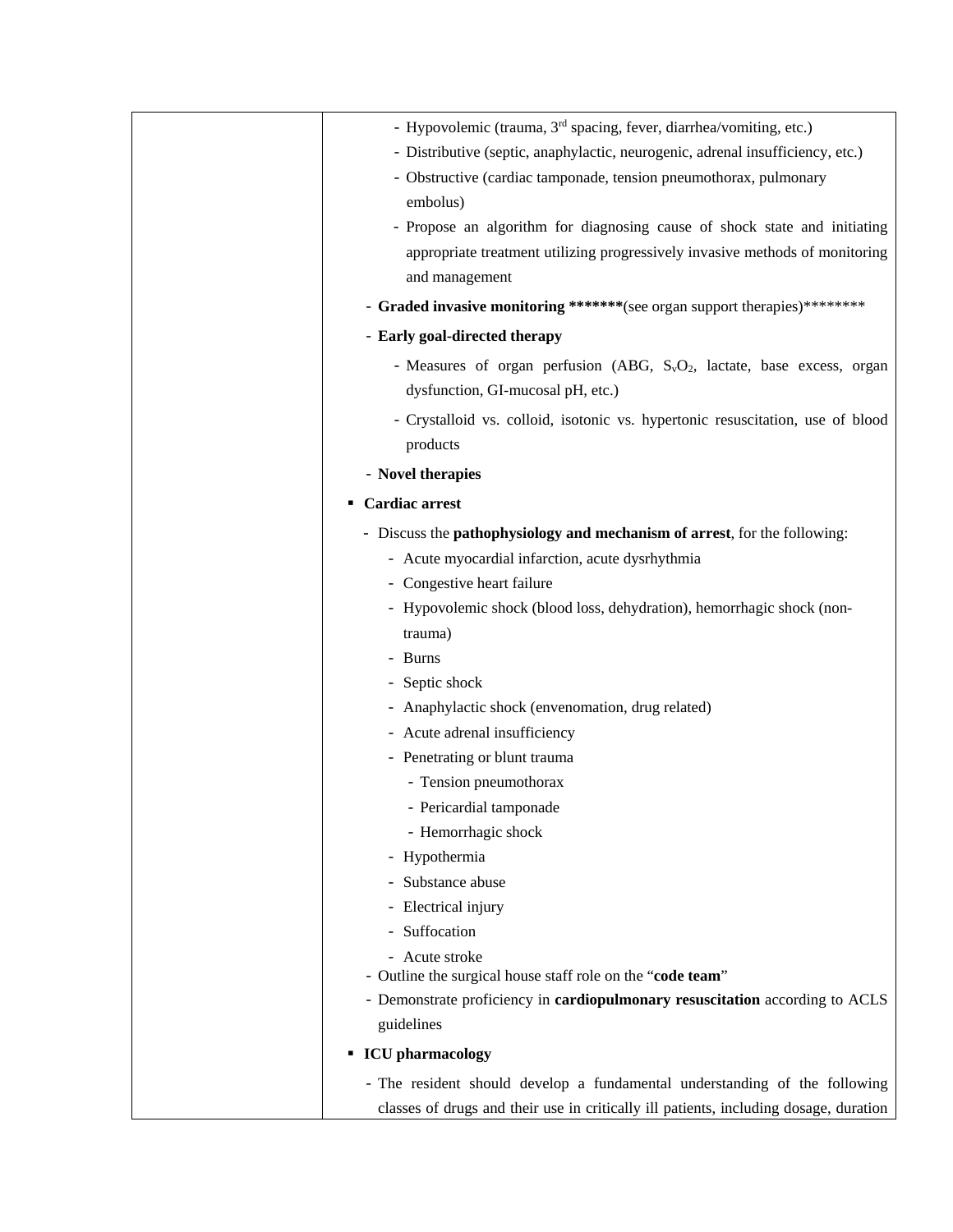| of action, common side effects and interactions, altered metabolism and excretion            |
|----------------------------------------------------------------------------------------------|
| in (hepatic and renal) organ dysfunction, monitoring of drug levels and                      |
| therapeutic effects:                                                                         |
| - Inotropes and pressor agents                                                               |
| - Anti-hypertensive agents/'Cardio-protective' agents/antiarrhythmic agents                  |
| - Antibiotics and anti-fungal agents                                                         |
| - Anticoagulants/Anti-platelet agents                                                        |
| - Insulin and oral anti-diabetic agents                                                      |
| - Respiratory agents                                                                         |
| - Agents for gastric protection $(H_2 \text{ blocker}, PPI, Carafate, antacids)$             |
| - Hemopoetics (Erythropoietin, Iron, Vitamin $B_{12}$ , Folate, etc.) and (anti-             |
| ) clotting agents (aspirin, Plavix, heparin(oids), warfarin, vitamin K, Factor               |
| VIIa, etc.)                                                                                  |
| - Anti-SIRS agents                                                                           |
| - Hormones (corticosteroids, mineralocorticoids, thyroid hormone, etc.)                      |
| - Sedatives, narcotics and non-narcotic analgesics and antipyretics                          |
| • Prevention and management of common complications                                          |
| - Stress gastritis and ulcer                                                                 |
| - Patients at risk: previous ulcer disease, (neuro-)trauma, burn, sepsis, etc.               |
| - Prevention/Therapy: H <sub>2</sub> -blockers, PPI, Carafate, early enteral nutrition, etc. |
| - DVT and PE                                                                                 |
| - Patients at risk: (GI) cancer, obesity, trauma/orthopedic procedures, etc.                 |
| - Use of compressive stockings and or (sequential-) compression devices vs.                  |
| use of heparin(oids) and/or warfarin or anti-platelet agents                                 |
| - Complications of anticoagulation therapy                                                   |
| - Diagnosis and management of PE, indications for (emergent) surgical inter-                 |
| vention (filters, thromboembolectomy, intra-pulmonary lysis therapy, etc.)                   |
| - Myocardial ischemia                                                                        |
| - Identification of patients at risk                                                         |
| - Preventive beta-blocker (and other) therapy                                                |
| - Diagnosis of acute ischemic syndromes and management (medical,                             |
| interventional)                                                                              |
| - Catheter-related infections (see BSI)*************************                             |
| - ICU psychosis                                                                              |
| - (Protocol driven) goal-directed sedation and analgesic management; utility of              |
| "emergence"-strategies                                                                       |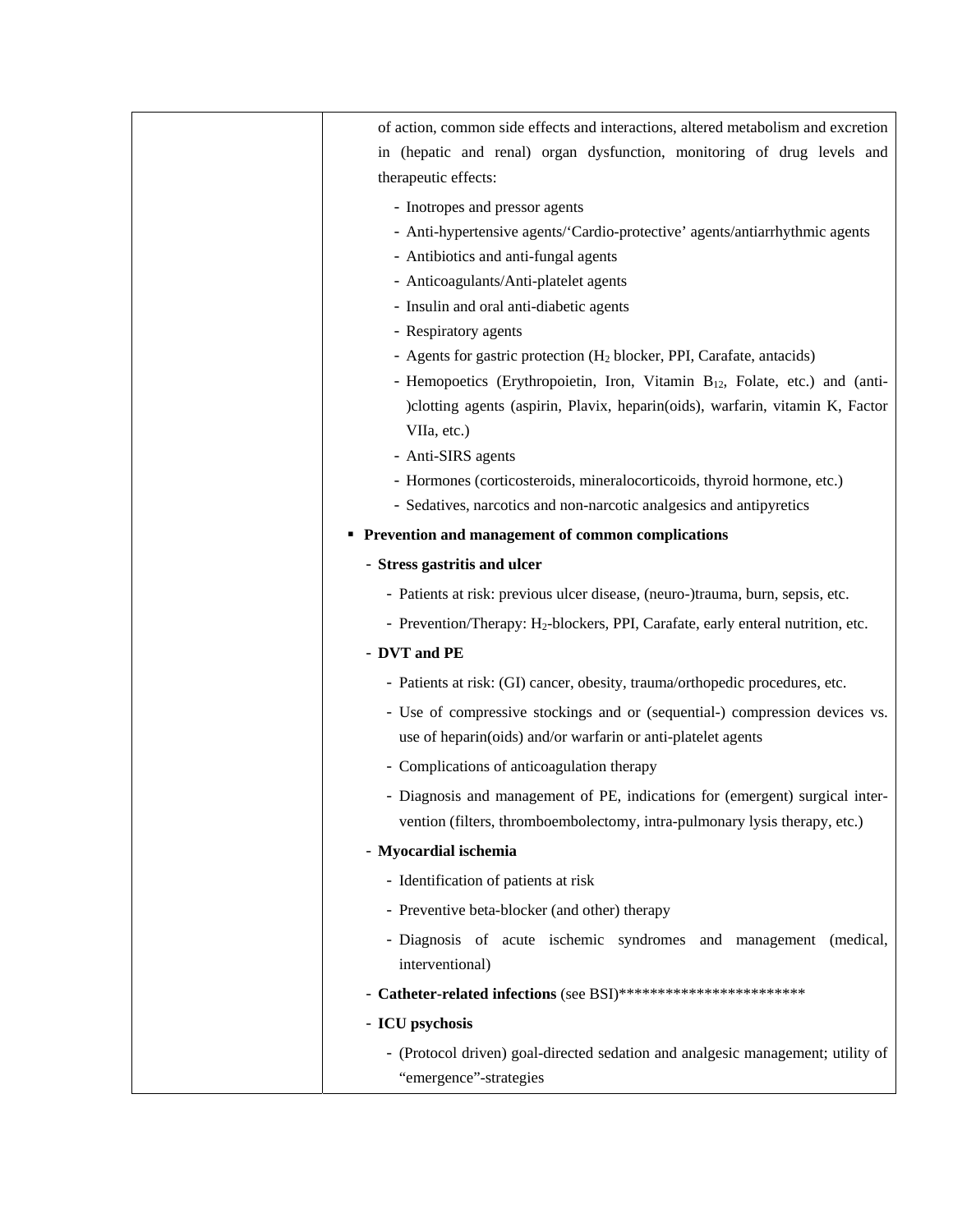| - Importance of sleep and biorhythm                                                                                                                                                   |
|---------------------------------------------------------------------------------------------------------------------------------------------------------------------------------------|
| - Management of acute delirium and psychosis                                                                                                                                          |
| - Skin breakdown/decubitus ulcer                                                                                                                                                      |
| - Anemia of critical illness                                                                                                                                                          |
| - Provider contamination (universal precautions, infection control)                                                                                                                   |
| <b>ICU</b> laboratory and radiographic testing                                                                                                                                        |
| - Considerations for goal-directed, cost-sensitive care in the workup and<br>monitoring of critically ill patients                                                                    |
| • ICU procedures (see patient care competency)                                                                                                                                        |
| • The elderly ICU patient: Analyze and use examples to describe the significance of<br>the following characteristics that are different and/or more frequent in the older<br>patient: |
| - Vague, imprecise symptoms, atypical disease presentation<br>- Comorbidity and poly-pharmacy<br>- Possibility of cognitive impairment                                                |
| - Different normal values for common diagnostic tests                                                                                                                                 |
| - Likelihood of decreased functional reserve                                                                                                                                          |
| - Inadequate social support systems                                                                                                                                                   |
| • Novel and investigational approaches in ICU technology and management                                                                                                               |
| • Outline the unique problems of the following surgical subspecialties in critical care<br>management:                                                                                |
| - Neurosurgery                                                                                                                                                                        |
| - Urology                                                                                                                                                                             |
| - Orthopedics                                                                                                                                                                         |
| - Pediatric surgery                                                                                                                                                                   |
| Cardiac surgery                                                                                                                                                                       |
| - Thoracic surgery                                                                                                                                                                    |
| - Burns                                                                                                                                                                               |
| - Trauma                                                                                                                                                                              |
| <b>Objectives – General:</b>                                                                                                                                                          |
| • Complete the reading assignment (see literature list)                                                                                                                               |
| ■ Attend all (≥ 85%) conferences, M&M conferences, Grand Rounds/other                                                                                                                 |
| educational activities of the Department of [S]ICU during the rotation                                                                                                                |
| • Take a post-rotation self-assessment test with at least 75% correct answers                                                                                                         |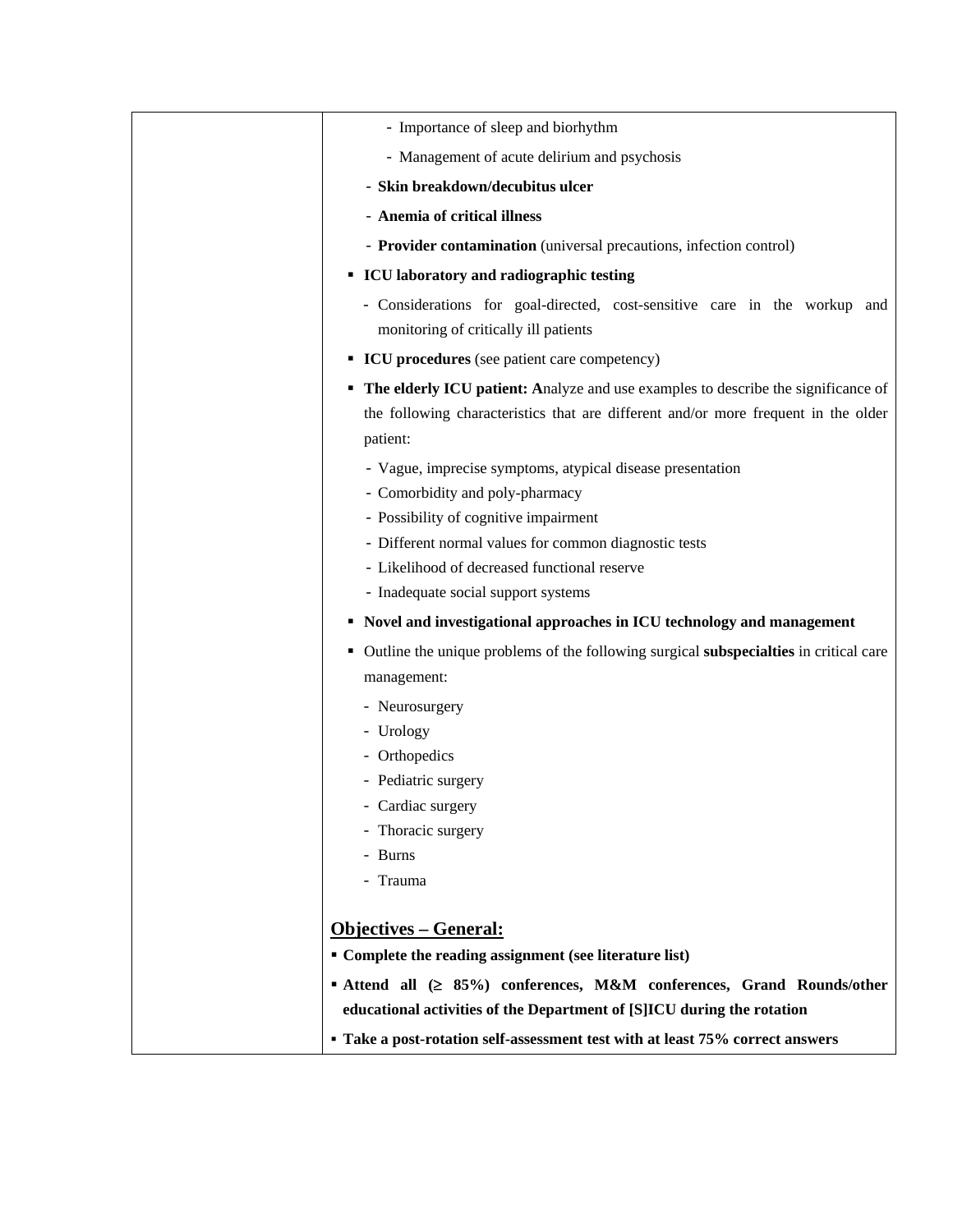|                                                             | <b>Goals and Objectives:</b>                                                                                                                                                                                                                                                                                                                                                                                                                                                                                                                          |
|-------------------------------------------------------------|-------------------------------------------------------------------------------------------------------------------------------------------------------------------------------------------------------------------------------------------------------------------------------------------------------------------------------------------------------------------------------------------------------------------------------------------------------------------------------------------------------------------------------------------------------|
| <b>Practice-based</b>                                       | Residents must be able to investigate and evaluate their patient care practices, appraise                                                                                                                                                                                                                                                                                                                                                                                                                                                             |
| <b>Learning and</b>                                         | and assimilate scientific evidence, and improve their patient care practices. Residents are                                                                                                                                                                                                                                                                                                                                                                                                                                                           |
| <b>Improvement:</b>                                         | expected to:                                                                                                                                                                                                                                                                                                                                                                                                                                                                                                                                          |
|                                                             | <b>Self assessment:</b> Analyze practice experience during the rotation, as well as own                                                                                                                                                                                                                                                                                                                                                                                                                                                               |
|                                                             | performance-based on interaction with [S]ICU attendings and other key [S]ICU staff;                                                                                                                                                                                                                                                                                                                                                                                                                                                                   |
|                                                             | accept and use constructive criticism to improve performance in the six core                                                                                                                                                                                                                                                                                                                                                                                                                                                                          |
|                                                             | competencies.                                                                                                                                                                                                                                                                                                                                                                                                                                                                                                                                         |
|                                                             | <b>• Medical knowledge:</b> Self-directed and under mentorship of the [S]ICU attending staff,<br>locate, appraise and assimilate evidence from scientific studies related to their patients'<br>health problems; Use evidence based medicine approach to patient care whenever<br>possible; apply knowledge of study designs and statistical methods to the appraisal of<br>clinical studies and other information on diagnostic and therapeutic effectiveness; use                                                                                   |
|                                                             | information technology to manage information, access online medical information and<br>support their own education; facilitate the learning of students and other healthcare<br>professionals on the [S]ICU service by sharing pre-existing and newly acquired                                                                                                                                                                                                                                                                                        |
|                                                             | knowledge (general and case-based) on rounds and during formal educational<br>activities. Residents are encouraged to ask/question the [S]ICU attending staff and/or<br>other [S]ICU surgery related expert providers for clarification of unclear<br>concepts/practices at any time.                                                                                                                                                                                                                                                                 |
|                                                             | • Participate in the <b>management of SIICU</b> patients as outlined in the patient care<br>competency; during the rotation the resident should become familiar/proficient with<br>the bedside management of critically ill surgical patients, their common<br>problems/complications and the management thereof.<br>Perform/participate in [S]ICU related operations and procedures as outlined in                                                                                                                                                   |
|                                                             | patient care competency.                                                                                                                                                                                                                                                                                                                                                                                                                                                                                                                              |
|                                                             | <b>Goals and Objectives:</b>                                                                                                                                                                                                                                                                                                                                                                                                                                                                                                                          |
| Interpersonal and<br><b>Communication</b><br><b>Skills:</b> | Residents must be able to demonstrate interpersonal and communication skills that result<br>in effective information exchange and teaming with patients, their patient's families and<br>professional associates. Residents are expected to:<br>Develop interpersonal skills necessary to communicate effectively with patients,<br>patient families, nursing staff, mid-level healthcare providers, ancillary staff, medical<br>students, fellow residents and attending staff in the complex multi-specialty<br>environment that constitutes [S]ICU |
|                                                             | " Contribute to creating an atmosphere of collegiality and mutual respect with all<br>providers involved in the care of patients                                                                                                                                                                                                                                                                                                                                                                                                                      |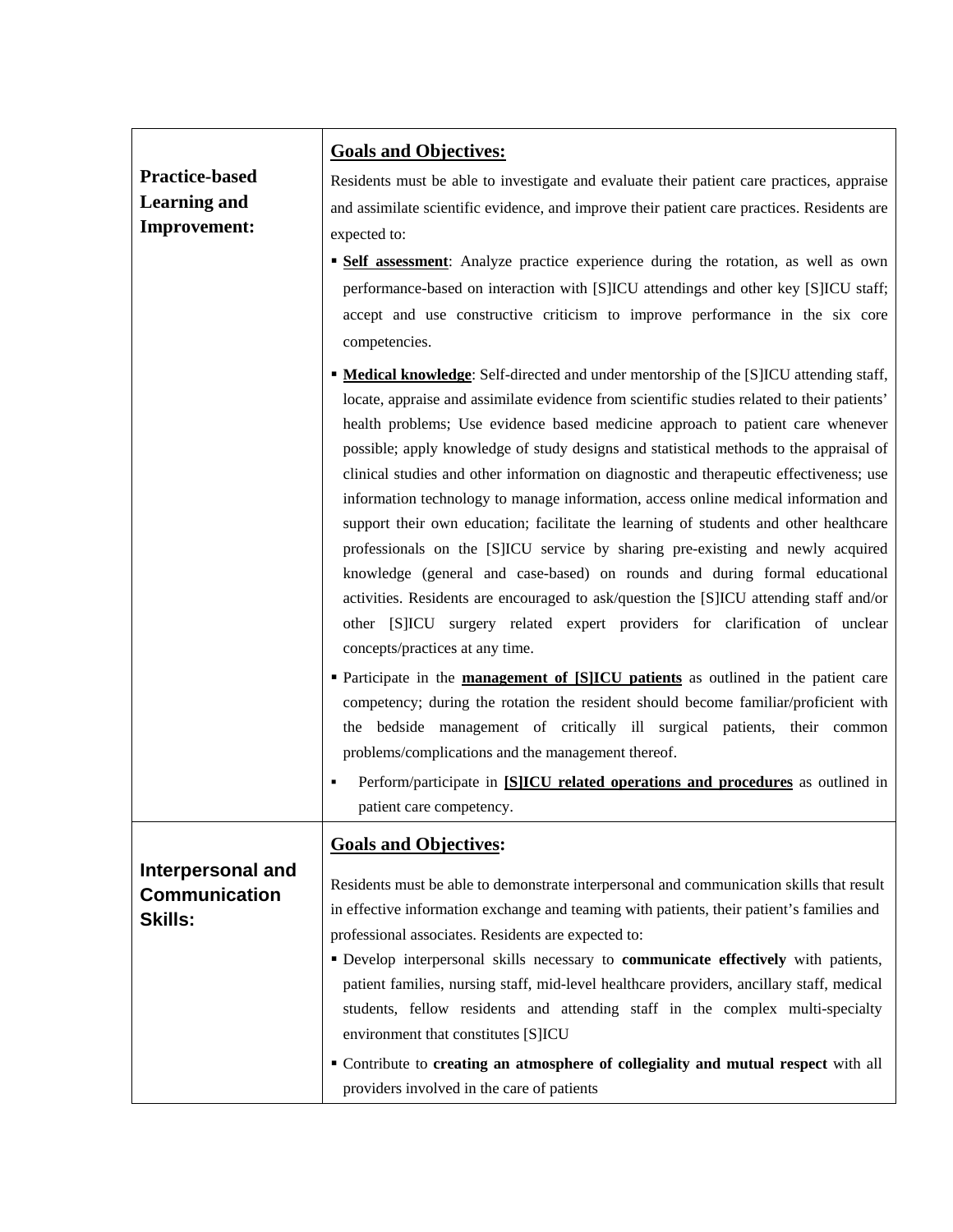|                      | " Develop effective listening, questioning and documentation skills                                                                      |  |  |  |
|----------------------|------------------------------------------------------------------------------------------------------------------------------------------|--|--|--|
|                      | • Demonstrate ability to work effectively as a member of a team                                                                          |  |  |  |
|                      | • Demonstrate ethically sound behavior (see also Professionalism)                                                                        |  |  |  |
|                      | <b>Share personal knowledge</b> with other members of the team to foster an environment                                                  |  |  |  |
|                      | of learning                                                                                                                              |  |  |  |
|                      | <b>Goals and Objectives:</b>                                                                                                             |  |  |  |
| Professionalism:     | Residents must demonstrate a commitment to carrying out professional responsibilities,                                                   |  |  |  |
|                      | adherence to ethical principles and sensitivity to a diverse patient population. Residents                                               |  |  |  |
|                      | are expected to:                                                                                                                         |  |  |  |
|                      | • Demonstrate adherence to institutional and departmental standards and policies                                                         |  |  |  |
|                      | " Demonstrate respect, compassion, integrity and ethical behavior consistent with                                                        |  |  |  |
|                      | the values of the department and institution; develop and sustain sensitivity toward                                                     |  |  |  |
|                      | differences of age, gender, culture, religion, ethnicity or other diversities in both co-                                                |  |  |  |
|                      | workers and patients                                                                                                                     |  |  |  |
|                      | • Demonstrate ability to appropriately take on, share and delegate responsibilities                                                      |  |  |  |
|                      | with regard to patient care; balance own rights and privileges appropriately with                                                        |  |  |  |
|                      | responsibilities and accountability resulting from being a member of a team dedicated                                                    |  |  |  |
|                      | to patient care                                                                                                                          |  |  |  |
|                      | • Demonstrate commitment to excellence and on-going professional development                                                             |  |  |  |
|                      | • Under attending and other [S]ICU staff guidance, develop skill to resolve potential                                                    |  |  |  |
|                      | problems and conflicts that occur in a complex corporate environment using the                                                           |  |  |  |
|                      | appropriate channels and methods of communication to maximize patient care and<br>surgical service performance                           |  |  |  |
|                      | Evaluate and formulate a response to ethical questions, including:                                                                       |  |  |  |
|                      |                                                                                                                                          |  |  |  |
|                      | a. The need for organ donation and the identification of potential donors.<br>b. Decisions about whom to resuscitate and to what degree. |  |  |  |
|                      | c. Care for the mentally incapacitated or incompetent patient.                                                                           |  |  |  |
|                      |                                                                                                                                          |  |  |  |
|                      | d. Dealing with a difficult family and futility of care.                                                                                 |  |  |  |
|                      | e. Identifying and interacting with alternate religious/cultural beliefs.                                                                |  |  |  |
|                      | <b>Goals and Objectives:</b>                                                                                                             |  |  |  |
| <b>Systems-based</b> | Residents must demonstrate an awareness of and responsiveness to the larger context and                                                  |  |  |  |
| <b>Practice:</b>     | system of healthcare and the ability to effectively call on system resources to provide                                                  |  |  |  |
|                      | care that is of optimal value. Residents are expected to:                                                                                |  |  |  |
|                      | • Understand how choices in patient care and other professional practices affect other                                                   |  |  |  |
|                      | healthcare professionals, the healthcare organization and the larger society and how                                                     |  |  |  |
|                      | these elements of the system affect their own practice:                                                                                  |  |  |  |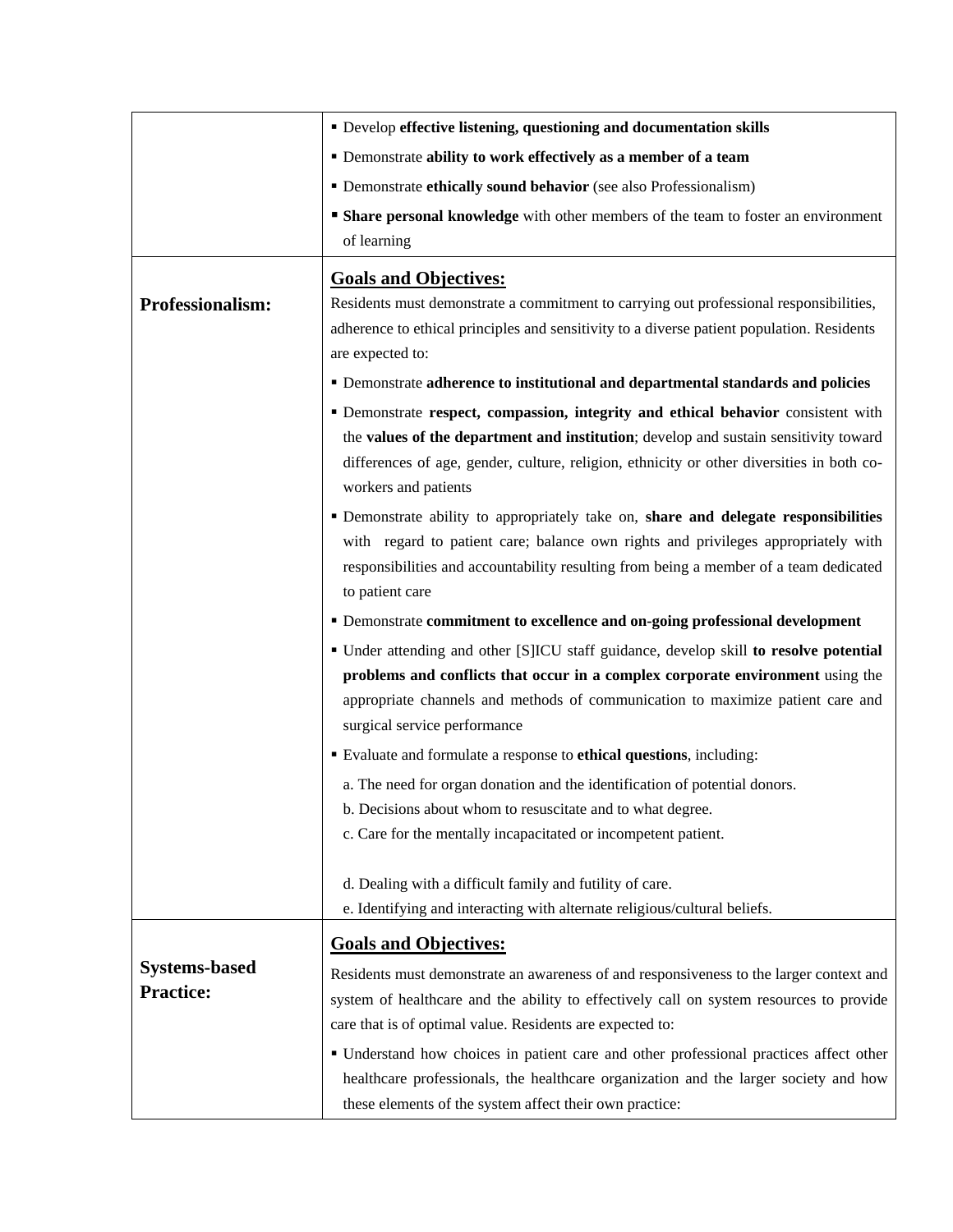| a. Average cost of ICU daily care, individual and cohort cost related to nosocomial<br>infection and other complications related to critical care                                                                                                                                                                                      |
|----------------------------------------------------------------------------------------------------------------------------------------------------------------------------------------------------------------------------------------------------------------------------------------------------------------------------------------|
| b. The relevance and components of clinical pathways and how to deal with deviation.                                                                                                                                                                                                                                                   |
| • Practice cost-effective healthcare and resource allocation that does not compromise<br>quality of care                                                                                                                                                                                                                               |
| Know how to partner with healthcare managers ([S]ICU coordinator, social work, case<br>management, PT/OT and Rehabilitation medicine, etc.) and other healthcare providers<br>(PMD, Specialty Providers in and out of the hospital) to assess, coordinate and<br>improve healthcare for the individual patient and cohorts of patients |

# **Appendix: S.C.O.R.E. Curriculum**

|                                                                  | <b>Diseases/Conditions</b>                   |
|------------------------------------------------------------------|----------------------------------------------|
| <b>Surgical Council on Resident Education</b>                    | Core                                         |
|                                                                  | • Abdominal Compartment Syndrome             |
| The SCORE® Curriculum Outline for General Surgery is             | • Anaphylaxis                                |
| a list of topics to be covered in a five year general surgery    | • ARDS and Respiratory Failure               |
| residency program.                                               | • Cardiac Arrhythmias - Common               |
| Graduating residents are expected to be competent in six         | • Cardiac Failure                            |
| areas: patient care; medical knowledge;                          | • Cardiogenic Shock                          |
| professionalism; interpersonal and communication                 | • Coagulopathy                               |
| skills; practice-based learning; and systems-based               | • Derangements of Electrolytes and Acid-Base |
| practice.                                                        | <b>Balance</b>                               |
|                                                                  | • Endocrine Dysfunction                      |
|                                                                  | • Gastrointestinal Failure                   |
| The <b>SCORE Portal</b> ( <i>www.surgicalcore.org</i> ) has been | • Hepatic Failure and Hepatorenal Syndrome   |
| created to provide educational content and assessment            | • Hypovolemic Shock                          |
| in support of the curriculum to general surgery                  | • Neurogenic Shock                           |
| residency programs. Learning "modules" are available             | • Neurologic Dysfunction                     |
| on the portal for nearly all of the topics listed in this        | · Pneumonia - Hospital-Acquired              |
| booklet                                                          | • Postoperative Delirium                     |
|                                                                  | • Renal Failure                              |
|                                                                  | • Septic Shock                               |
|                                                                  | <b>Operations/Procedures</b>                 |
| <b>Patient Care Classification System</b>                        | Core                                         |
| The patient care curriculum topics are organized                 | • Airway Management/Ventilator Management    |
| into 28 organ-based categories. Within each                      | • Arterial Catheter Placement                |
| category, the topics are further separated into                  | • Central Venous Catheter Placement          |
| Diseases/Conditions and Operations/Procedures.                   | • Compartment Pressures (Abdomen, Extremity) |
|                                                                  | - Measurement                                |
| With this edition, the topics are then stratified                | • Damage Control Laparotomy and              |
| into two levels using the same classifications:                  | Management of the Open Abdomen               |
|                                                                  | • Defibrillation and Cardioversion           |
| • $CORE - Discases$ and procedures encountered in                | • Endotracheal Intubation                    |
| general surgery for which a graduate of training                 | • Enteral Feeding Tube Placement             |
| will possess significant knowledge and be                        | • Invasive Hemodynamic Monitoring            |
| able to provide comprehensive care, including                    | • Oxygen Administration Devices              |
| procedural competency.                                           | • Paracentesis                               |
|                                                                  |                                              |